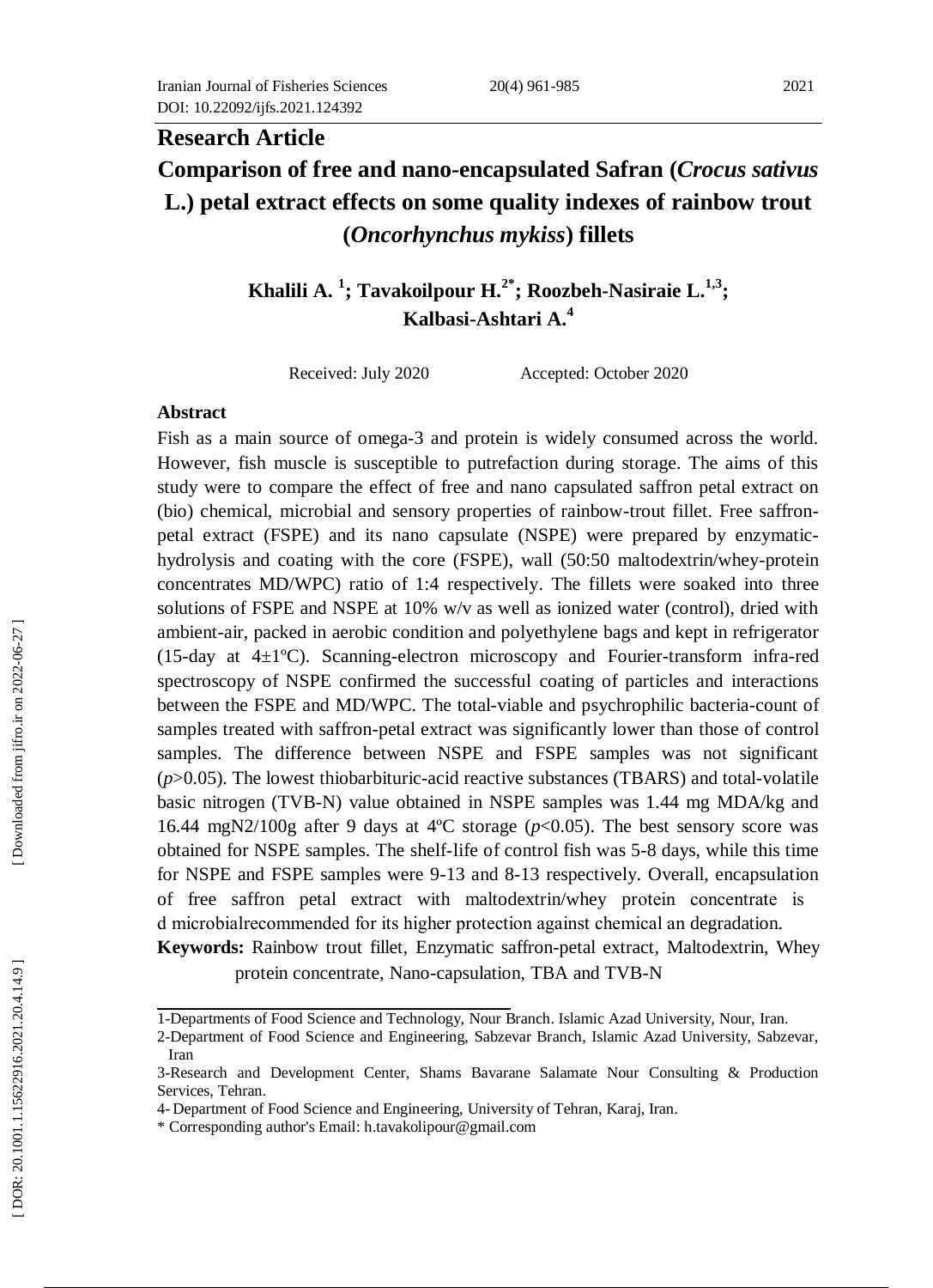#### **Introduction**

Fish can be considered as one of the best quality protein s for human body. In addition, it is a rich source of polyunsaturated fatty acids (PUFA s) and omega - 3, vitamins and various minerals (e.g. phosphorus, selenium, zinc and iron). Along with increased customer awareness, the desire to consume such a healthy and high quality food has increased (Khoshnoudi -Nia *et al.*  $al., 2018).$ Rainbow trout (*Oncorhynchus mykiss*) belonging to the order *Salmonidae*, is widely cultured due to its high compatibility with fish farming conditions and annual production. High contents of protein (essential amino acids), omega -3 and omega -6 in rainbow trout make it a nutritional meal among people (Kolanowski 2010 ; Javadian *et al.* , 2017). However, the nutritional components (mainly proteins and PUFAs ) in this fish and other sea foods are highly susceptible to degradation and putrefaction during storage (Khoshnoudi -Nia *et al.* , 2018). Generally shelf life of sea foods is highly affected by lipolytic oxidation, enzymatic reactions and microbial activities. Therefore, using antioxidant and antimicrobial preservatives, can be considered to decrease undesirable changes (Jouki *et al.* , 2014) . Although synthetic antioxidants and preservatives were used to protect food products for many years, but they make serious side effects on human health. This is the main reason that incorporating natural antioxidant s instead of synthetic

compounds have been considered widely to retard unfavorable chemical reactions and/or microbial growth (Hosseini *et al.* , 2009 ; Hashemi *et al.* , 2013) .

 Saffron *(Crocus sativus*), a perennial plant belonging to *Iridaceae* family, is a well -known plant with a wide range of applications in food and drug industries. The most important and valuable part of the plant is dark -red stigma which is known as the world's most costly spices (Moghaddasi , 2010). Since each saffron flower contains 2mg of stigma (based on dry weight), approximately 150000 flowers should be harvested to achieve 1kg of dried stigma. Saffron petal is the main by product of saffron flower, and despite the fact that it is unusable for farmers, it contains considerable amounts of phenolic compounds including flavonoids (kaempferol, 12.6%), anthocyanins (pelargonidin 3 -glycoside, pelargonidin 3, 5 -glycosides, petunidin, 3, 5 cyanidin -diglycosides, and delphinidin 3 -glycosides), carotenoids (crocin and crocetin) and glycosides (Khoshbakht Fahim *et al.*, 2012). Many researchers confirmed that the above mentioned compounds have antioxidant, antimicrobial and other biological properties and there is a good potential to use them as natural preservatives (Hosseini and Shariatmadar 1994; Hosseini et al., 2018 ; Wali *et al.* , 2020). However, due to susceptibility of phenolic compounds, they may be subject to degradation and loosing biological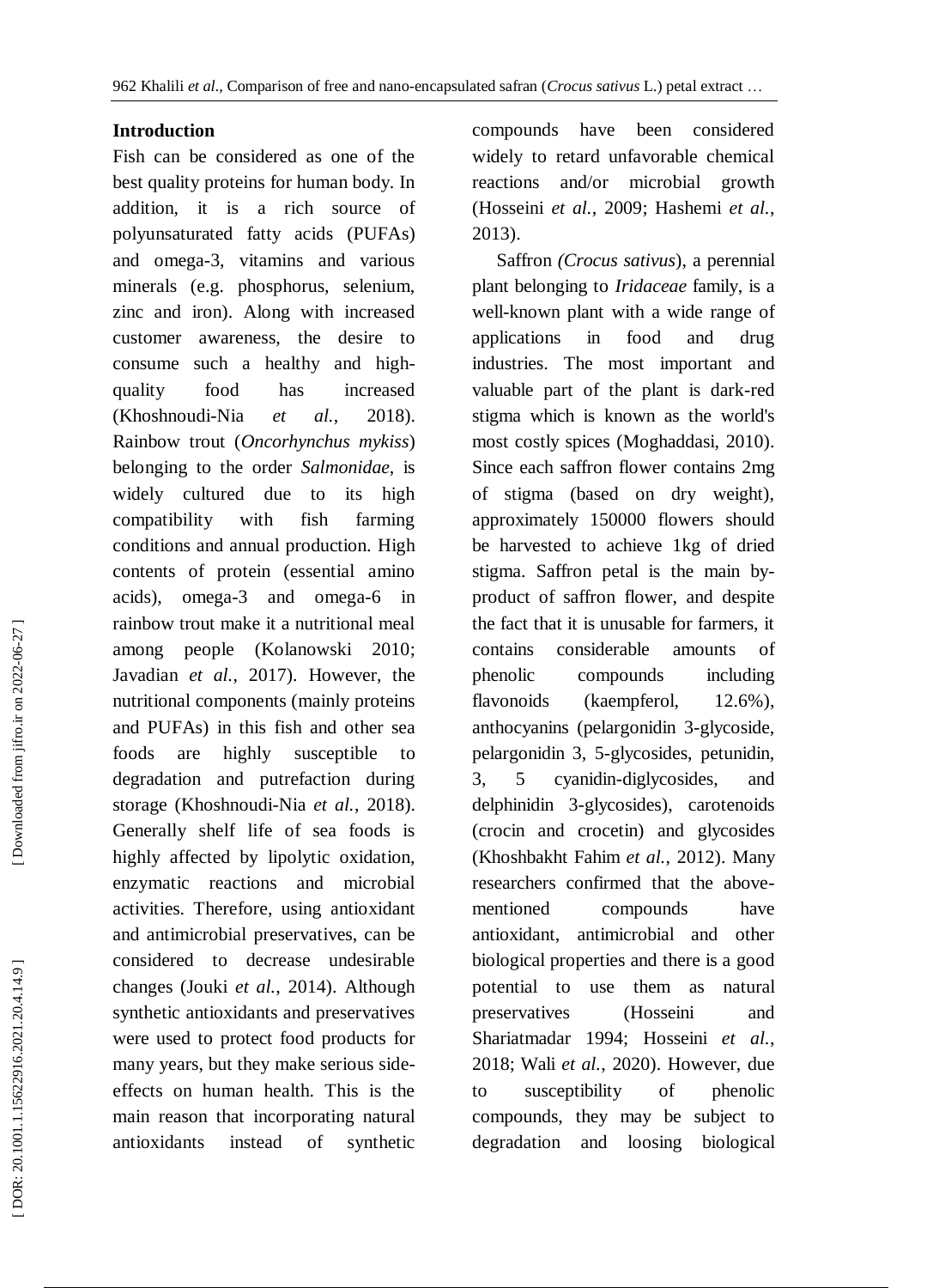activity when exposed to oxygen, high temperature and even processing conditions, so tackling these problems and extent bioactivity should be considered (Donsì *et al.* , 2011) .

 Nano -capsulation is a new processing procedure, which cover s susceptible substances with protective biopolymers and shield their bioactivities, when they are mixed with food during processing, handling and storage (Jafari , 2017). Various hydrocolloids have been studied to encapsulate anthocyanins. Carbohydrates such as Arabic gum (de Araujo Santiago *et al.* , 2016), maize starch (García-Tejeda et al., 2015), maltodextrin (Jafari *et al.* , 2016 ; Suravanichnirachorn et al., 2018; da Rosa *et al.* , 2019) as well as proteins including gelatin (Mahdavi *et al.* , 2016), whey protein concentrate (Moser *et al.* , 2017 ; Wang *et al.* , 202 1 ), and soy protein isolate (Šaponjac *et al.* , 2017) have been extensively investigated for protection of anthocyanins.

 Maltodextrin (MD) as a biopolymer has effective drying property and because of its low price there is economic feasibility in purchasing it (Sharif *et al.* , 2020). Therefore, its combination with other carrier agents might be a financial advantage (Nayak and Rastogi , 2010). On the other hand, hygroscopic nature of MD and its moisture absorbance as a surface coating material of particles made it sticky and consequently increase aggregation of particles when this biopolymer is used alone (Both *et al.* ,

2018 ; Sharif *et al.* , 2020). In this regard, several studies have shown that the combination of polysaccharide (such as maltodextrin) and protein will result a better coating of susceptible materials compared with individual use of MD or WPC (Kanakdande *et al.* , 2007 ; Moser *et al.* , 2017 ; Norkaew *et al .* , 2019 ; Pieczykolan and Kurek , 2019). Among various protein source, whey proteins exhibit very functional properties such as emulsifying and gelling features and typically are used to develop nanoparticles (Abaee *et al.* , 2017 ; Ramos *et al.* , 2019 ). For these reasons the combination of maltodextrin and whey protein concentrate was selected as wall material to encapsulate saffron extract . Although some studies dedicated on saffron petal extract and its chemical components, not enough studies are focused on capsulation of saffron petal extract and its possible application for preserving sensible and perishable foods. Therefore, the aims of this study were to prepare saffron petal extract by enzymatic method, encapsulate the extract with MD/WPC layer as a coating agent and compare the effect s

of free saffron petal extract (FSPE) and nano -capsulated saffron petal extract s (NSPE) on shelf-life of rainbow -trout fish fillet.

### **Materials and methods**

#### *Materials*

Maltodextrin (dextrose equivalent: 20˚) and whey protein concentrate were prepared from Allan & Robert (France).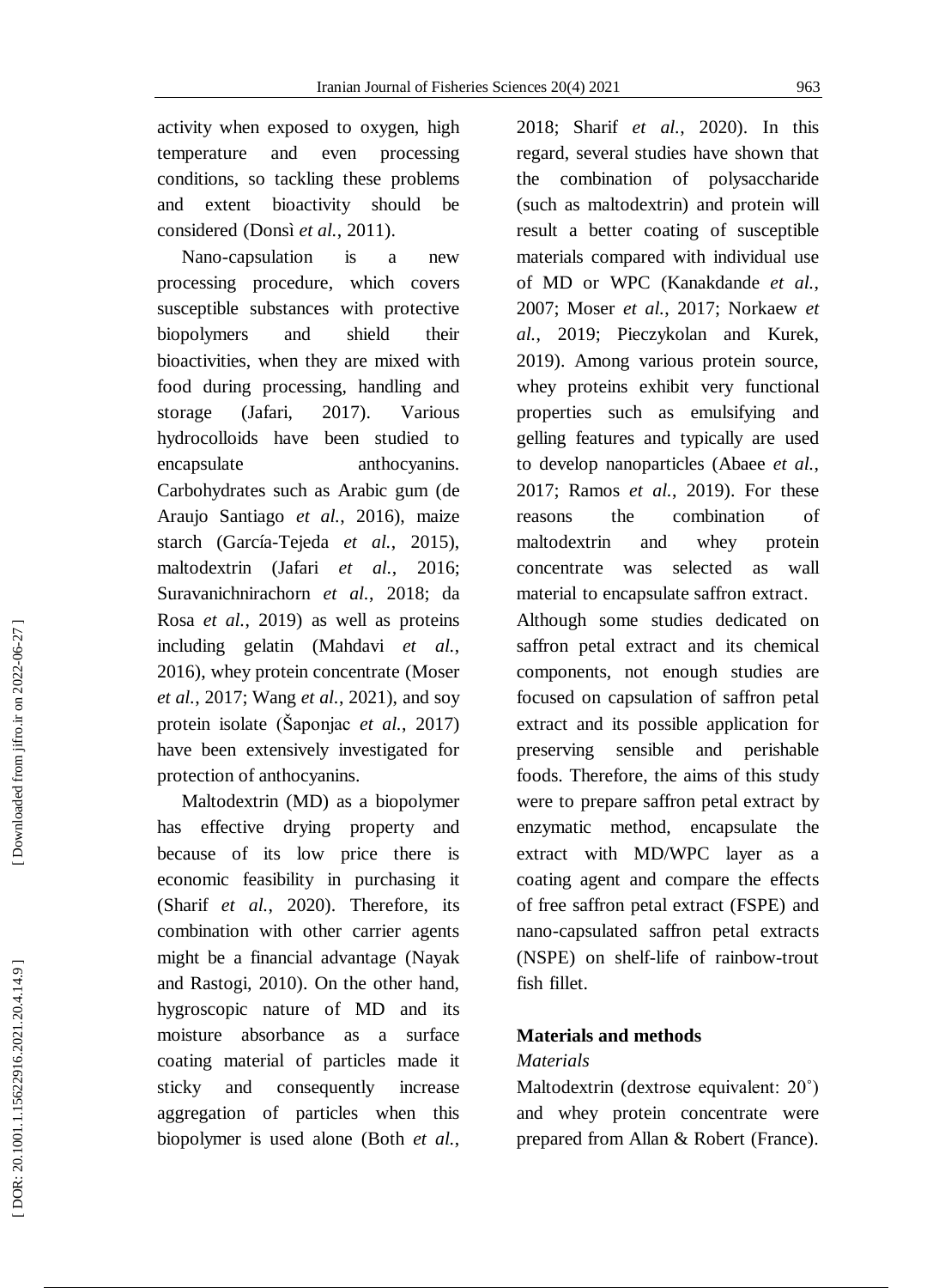Saffron petals were purchased from a local shop in Mashhad city (Iran). After vacuum -oven drying of saffron petals at 50ºC for 48h, it was powdered and kept in tight polyethylene bag s (with minimum air) at room temperature until use. All other chemicals used in this study were of analytical grade and purchased from Merck Chemical Company (Darmstadt, Germany).

### *Enzymatic extraction of saffron petal s*

Enzymatic extraction was done according to Lotfi *et al. (*2015) with slight modification. In brief, 1g of saffron petal powder was mixed with 10mL of acetate buffer (pH=3.5) and homogenized for 1min. Then the mixture of three enzymes (pectinase, cellulase, and hemi -cellulase) solution with commercial name of Pectine X Ultra SP -L (Novozyme Company, Denmark) was added to the prepared solution of saffron petal at  $5\%$  (v/v) concentration and held for 120min (reaction time) at 40°C. The resulting solution was stirred for 1h in a dark place and then centrifuged at 3000g force to separate its insoluble materials.

### *Nano -capsulation of saffron petal extract*

The free saffron petal extract ( FSPE ) solution with 10% w/v concentration was capsulated with the coating layer of mixed maltodextrin (MD) /whey protein concentrate (WPC) with ratio of 1:4 based on Gortzi *et al. (*2006) method with some modifications. The mixed powder of coating material was

dissolved in water/ethanol ( W/ E) solution at ratio of 1:3  $(v/v)$  and its ethanol solvent was separated in a rotary evaporator (Gortzi *et al.* , 2006) . The prepared extract of FSPE was then added to the mixture of MD/WPC at the core: wall ratio of  $4:1$  (v/v). After mixing the FSPE and coating layer for about 1h, the solvents were evaporated (by  $N_2$  gas) and the resulting bioactive compounds (solid residue) were dissolved in 2mL of phosphate buffer (at pH 7.4). Then it was uniformed (with bench top Hielscher homogenizer UP2000) at 200 bar for 15min at  $35^{\circ}$ C and kept at a dark and cool place for 2h (to prevent color change of anthocyanins in saffron petal extract). Finally, it was centrifuged (equipped with cooling system) at 6500rpm and the resulting nano -capsulated saffron extract (NSPE) product was freeze dried for 24h at -45ºC under a 2 -mbar vacuum conditions.

#### *Particle size distribution and morphology*

Morphology, surface appearance and mean diameter of NSPE particles with MD/WPC layer were evaluated by using Scanning Electron Microscope (SEM) equipment (XL 30 model, Philips, Netherland) with an accelerated voltage of 20kV. The NSPE particles were placed on aluminum stubs and sizzle coated with gold. The micrographs were prepared after complete drying of NSPE. The magnitude of the prepared pictures was 100k. It is necessary to mention that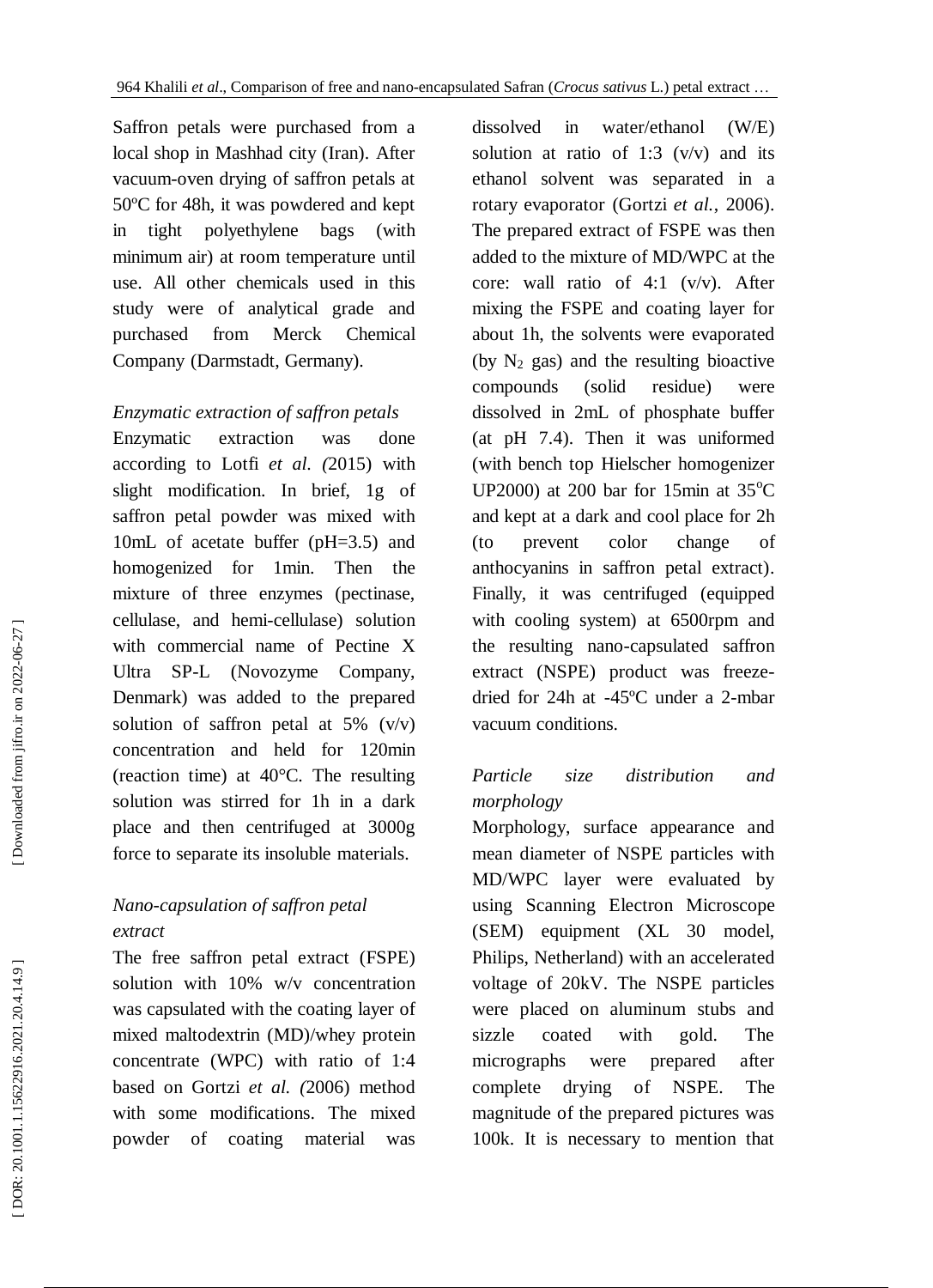SEM system creates an image with 3 dimensions by detecting reflected or knocked -off electrons, therefore, this method was used to get surface information (such as roughness or contamination) of particles after encapsulation . However, in TEM (transmission electron microscopy), the electrons pass through a sample with 2 dimensions to generate an image. In most of the research work focused on encapsulation of antioxidants (such as anthocyanin), the morphology and particle size were examined solely on the basis of SEM images (de Araujo Santiago et al., 2016; García-Tejeda et al., 2016; Begum and Deka 2017; Moser *et al.* , 2017 ; Ratanapoompinyo *et al.* , 2017) .

### *FTIR spectroscopy analysis*

The FTIR (Fourier -transform infrared) spectroscopy analysis performed on three powders including NSPE, mixed coating materials of the MD/WPC and FSPE to recognize distinctive functional group s in resulting NSPE powder. Briefly 2mg of each powder was dispersed with 10mg potassium bromide powder and after complete mixing it was pressed in a specific disk at the pressure of about 5 bars for 3min. After placing the disc in a sample cup of FT -IR spectrophotometer (Shimadzu, IRAffinit y -1S, Japan) and obtaining infrared spectrum, it was scanned from 500 to  $4000 \text{ cm}^{-1}$  for more than 10 times to increase the signal to sound ratio. Each measurement was carried

out with an average of 32 scans at 4 cm<sup>-</sup> <sup>1</sup> resolutions.

### *Rainbow trout fillet preparation*

Fourteen rainbow trout (*Oncorhynchus mykiss*) fishes (each one with average weight of 550±20 g) were captured from a local fish farm in Sari (North of Iran) and immediately transferred to food analysis Lab of our department after placing in an ice box. After removing internal organs, the fish samples were beheaded, filleted and finally washed with drinking water. The resulting fillets (each one with 100±20 g) were randomly divided into enough samples to make 3 treatments, measuring their different quality indicators (chemical, microbiological ) and sensory evaluation at 4 storage time intervals. The prepared samples were stored at 4°C before treating with FSPE, NSPE solutions and ionize water (as control).

### *Fish coating process*

The prepared fillets were divided into three groups and randomly soaked for 15min separately in 10% (w/v) ratio solutions of FSPE, NSPE and ionized water. The impregnated fillets were dried by a wind -blowing fan at ambient temperature (20°C) for 15min, packed in polyethylene bags in aerobic condition and kept in refrigerator  $(4\pm1$ <sup>o</sup>C). The following chemical and microbial parameters of each group of fillets were measured during 15-days cold storage (in 3 replicates) with 3days intervals.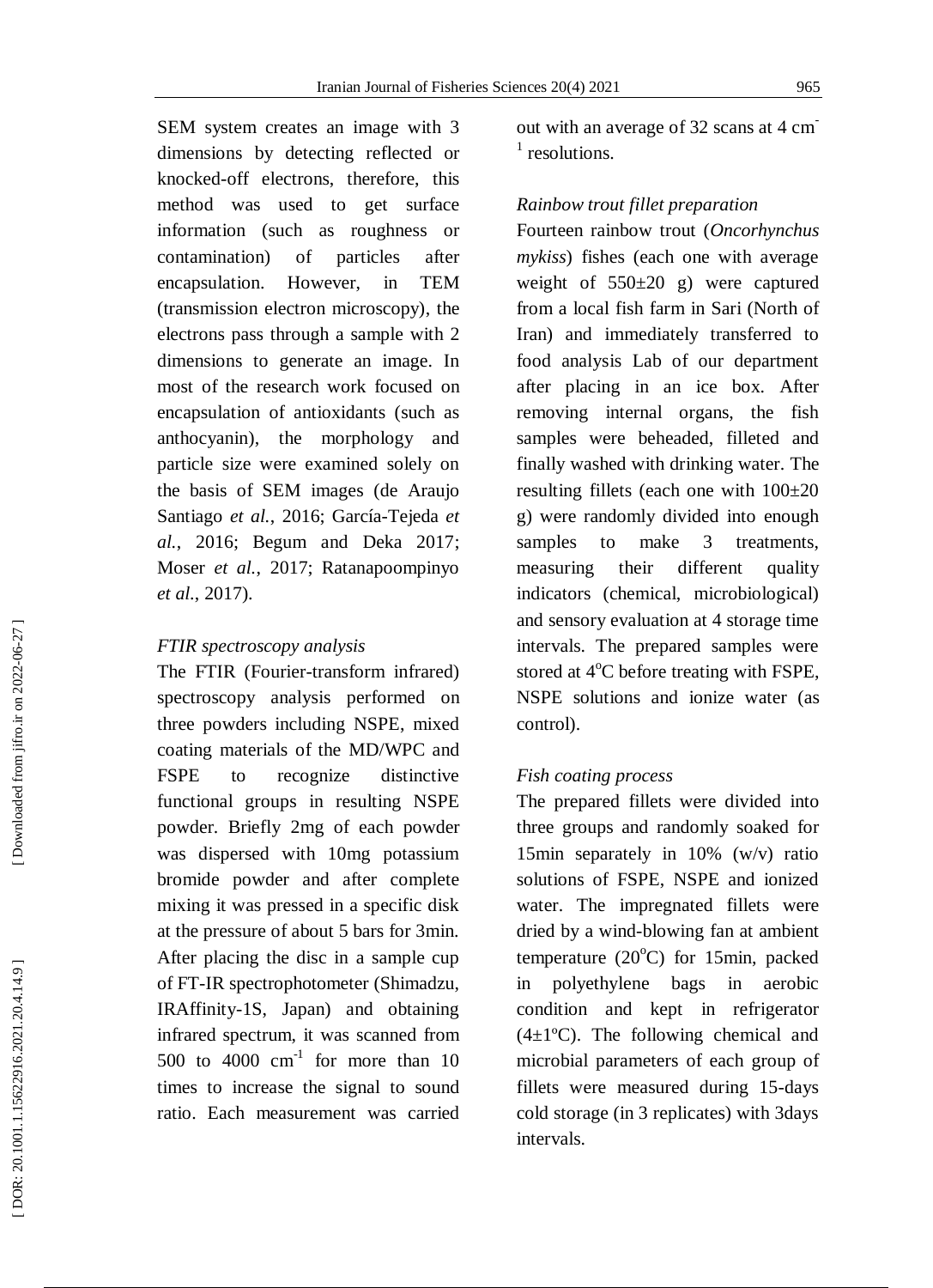## *Thiobarbituric acid reactive substances (TBARS)*

TBARS values of fish samples were measured based on colorimetric method (at 530nm; Spectrophotometer: Hitachi, U-3300; Tokyo, Japan) and expressed by m g of malonaldehyde (MDA) per kg of sample (Sun *et al.* , 2001) . The TBARS value of 2mg MDA/kg fish filet is out of acceptable range and it means the spoilage initiation point for fresh fish has started (Lakshmanan *et al.* , 1999 ; Goulas and Kontominas , 2005).

### *Total - volatile basic nitrogen (TVB -N)*

The TVN -B value of each fish sample, (which is one of the core indicators for evaluation of fish freshness) was measured using Kjeldahl method and presented as mg N/100g of fish sample (Goulas and Kontominas , 2005) . Measuring TVB -N in meat products is essential, because it is the core indicator for evaluation of fish freshness and when this value exceeds 20mg N/100g represents the starting point of spoilage (Pons -Sanchez -Cascado *et al.* , 2005 ; Cheng and Sun 2015 ) .

### *Microbial analysis*

The Total Viable microorganism (TV M) of each fish sample was prepared and measured according to standard plate count agar (PCA; Merck, Germany) and based on ISO 8443: 2003 (ISO , 2003). The resulting plates were incubated at 35°C for 48 hours. Psychrotrophic Total Count (PTC) were also incubated on plate count agar (PCA) media at 7°C for 10 days (ISO , 2001). The microbial load was recorded in terms of log of colony forming units per gram ( $log_{10}CFU/g$ ) of each sample. The maximum acceptable limit for microbial load (TV M or PTC) is considered 7 log CFU/g (ICMSF , 1986) .

### *Sensory evaluation*

Sensory evaluation of fish fillets cooked (at 120ºC for 15min) was performed by using 20 experienced panelists (10 men and 10 women) at the age -range of 25 -35 years during 15 days storage with 3 -day intervals. At each sampling time, three forms of cooked fillets were randomly given to judges to evaluate their sensorial attributes under fluorescent (natural day ) light and room temperature (20 - 24°C). Drinking water for cleansing the panelist's taste was provided. The panelists were asked to check the color, texture and taste (combined with flavor) and express their acceptance scores for each sample according to hedonic scale (Chytiri *et al.*, 2004; Ozogul *et al.*, 2017) with some modification s . Scores of 1 to 5 were assigned respectively for "very bad" to "very good" on each attribute of every treatment. Since the level effects of different attributes (color, texture and taste) on overall acceptance score (OAS) of cooked fish are not similar, the method was modified and 20 panelists made three sets of sensory evaluation tests on three (color, texture and taste) attributes of cooked fish fillets with no treatment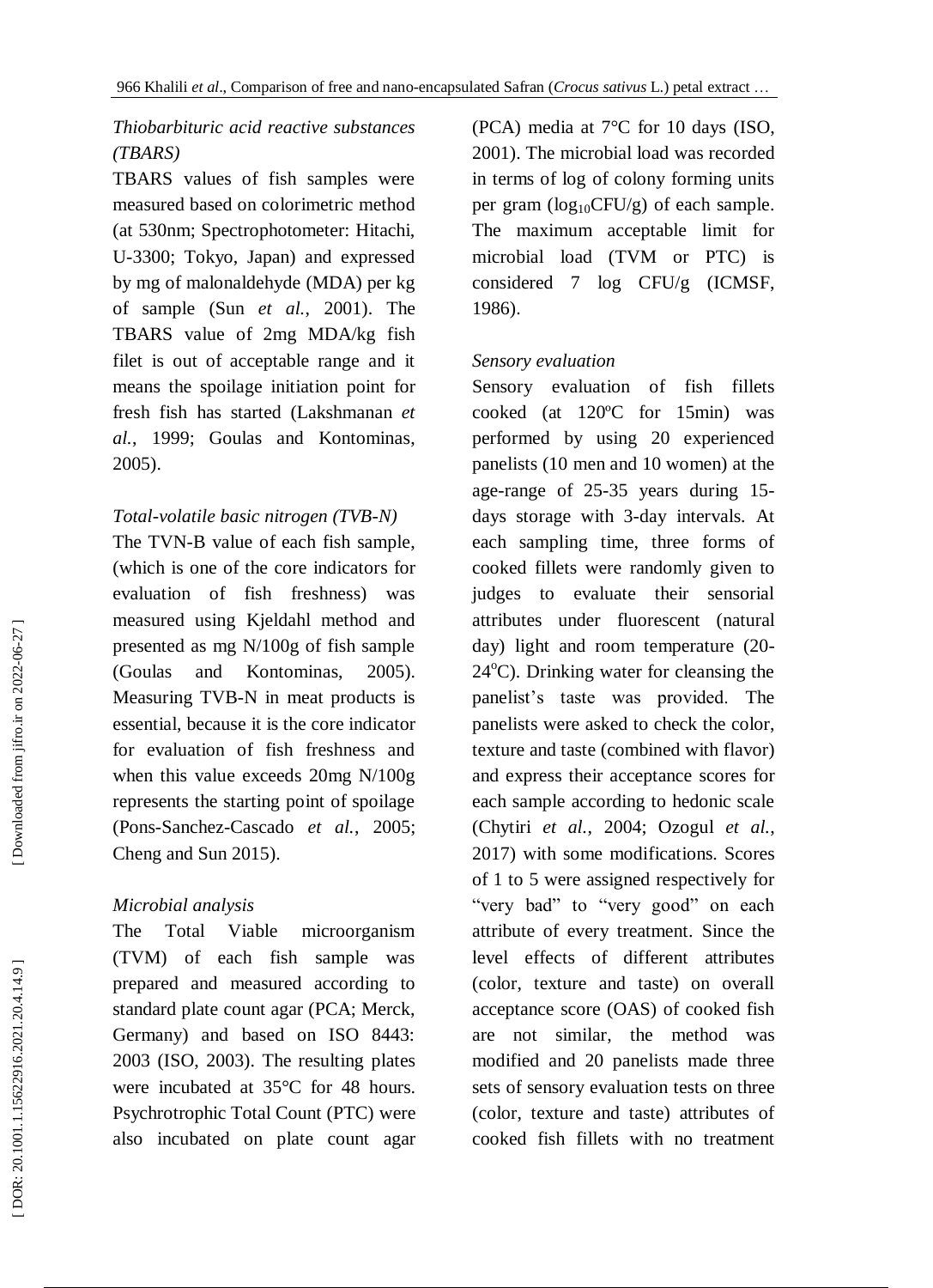(similar to the control samples). After this treatment they assigned importance or weight levels of 1, 2 and 3 respectively for their color, texture and taste attributes (Frøst *et al.* , 2005). After performing the sensory evaluation of treated and non -treated samples , the OAS of every panelist for each sample and specific storage time was obtained by the following equation:

OAS (overall acceptance score) = (color score\*1+texture score\*2 + taste score\*3)/ $(1+2+3)$ 

An overall acceptance score≥ 3.0 (out of maximum 5.0) was considered as the borderline for freshness acceptability of the treated fillets as recommended by (Barassi *et al.* , 1987) .

#### *Statistical analysis*

Data analysis was performed using SPSS 22.0 for windows (SPSS Inc., Chicago, IL, USA) . A complete randomized design was used to get the chemical, microbiological and sensory data from the fillets treated with FSPE, NSPE and Control samples during 15 day of storage. The sensory data were based on mean±SD of at least three replications. Moreover, the use of these parametric tests was justified to be sure that the obtained sensory data (n>30: 20 panelists×6 interval times×3 replications) approximately normally distributed by checking the central limit theorem as described by Yu and Behrens (1995). The Analysis of variance (ANOVA) and Tukey's multiple range test  $(p<0.05)$  was used to compare the obtained hedonic scores

and determine the significant or insignificant differences between the treated fish fillets.

### **Results**

### *Particle size distribution and morphology*

The Morphology (shape, uniformity and characteristics of the surfaces) of saffron petal extract capsules was investigated by using SEM with different magnifications (Fig . 1). The images show irregular particles with flake -like structure and porous surface. The encapsulated saffron petal powder exhibited a relatively uniform and small particle size (40.4 to 97.46 nm).

### *FTIR spectroscopy of NSPE*

FTIR analysis was carried out to confirm the cross -linking interactions between MD/WPC and FSPE. The infrared absorption spectra of MD/WPC layer , FSPE and NSPE confirmed the strong absorption bands of these compounds at around 3500cm<sup>-1</sup> and characteristic peaks at around 1600cm<sup>-1</sup> (Fig . 2 ) . Comparing the spectra of NSPE with FSPE and MD/WPC layer, there was a shift in vibration peaks from 3375 to  $3495 \text{cm}^{-1}$ . The spectra of NSPE showed various sharp band s at 2921, 1640, 1447 , and 1237 . The spectra of NSPE differed from spectra of MD /WPC and FSPE. The spectra of NSPE retained characteristic peak of  $MD/WPC$  at  $2350cm^{-1}$  and the peak of MD/WPC layer at 1470cm-1 has become more prominent. The characteristic peak of FSPE at 1160cm<sup>-1</sup>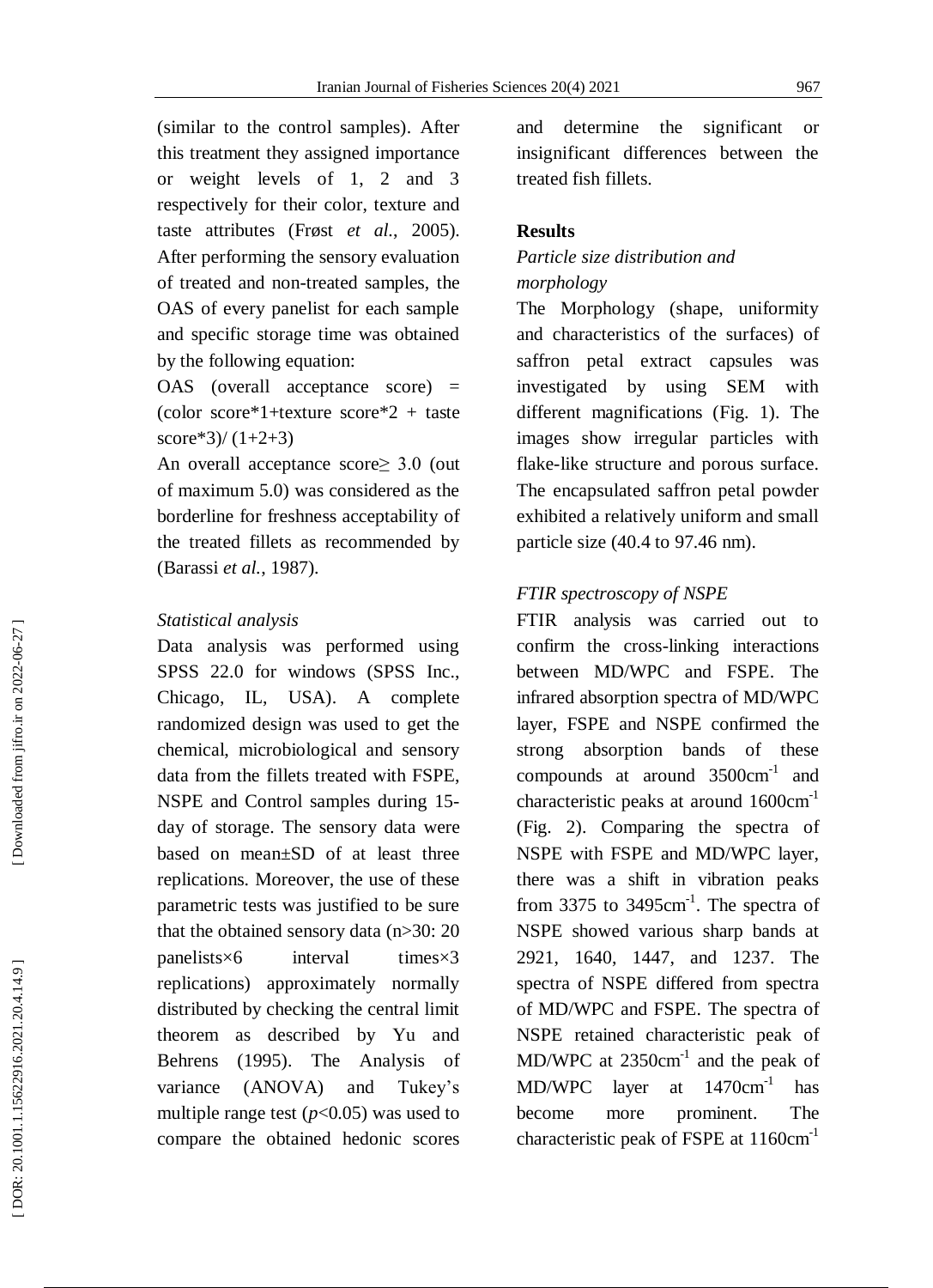was incorporated into MD/WPC. However, the peak spectra of FSPE disappeared at  $1237 \text{cm}^{-1}$ . In addition, the characteristic peak of FSPE at 1070cm-1 shifted to  $1080 \text{cm}^{-1}$  for

NSPE. A region between 700 - 1200cm<sup>-1</sup>, known as finger print region, was observed different in FSPE from spectra of NSPE.



**Figure 1: Micrographs of nano -capsulated saffron petal extract (NSPE) prepared by scanning electronic microscope (SEM) .**



**Figure 2: FT -IR spectra of MD/WPC (maltodextrin+whey protein concentrate) layer, FSPE (free saffron petal or** *Crocus sativus* **L extract) and Nano -encapsulated saffron petal extract (NSPE or final product) .**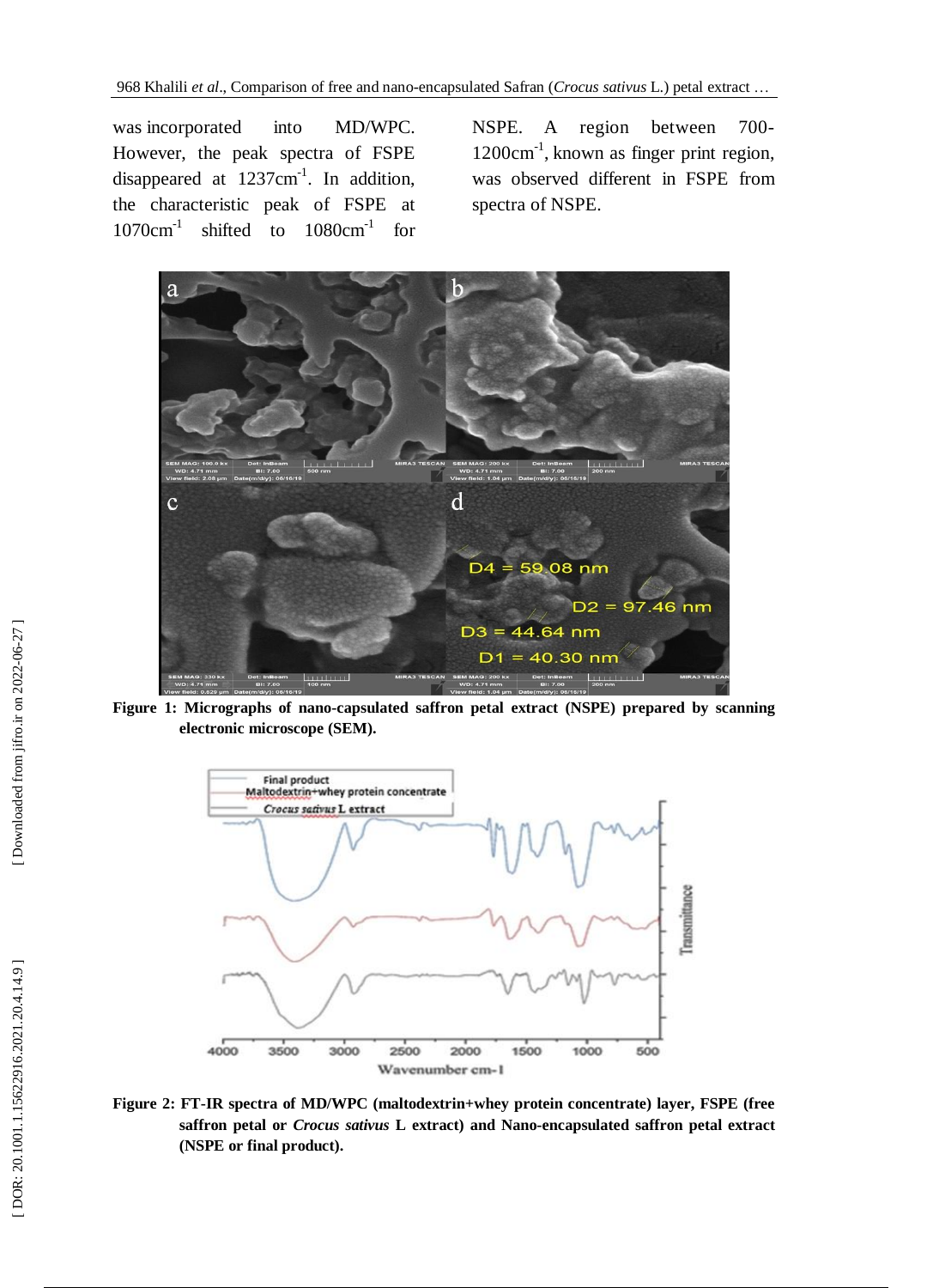### *TBA RS (Thiobarbituric acid reactive substances) value*

The effect of FSPE and NSPE on TBARS value of treated fish fillets during storage time is illustrated in Figure 3a. The TBARS values in all treatments increased significantly (*p*<0.05) over time. However, the trend of increasing in TBARS values for fillets treated with FSPE was significantly lower than control samples (*p*<0.05). The comparison between fish fillets treated with FSPE and NSPE showed that the FSPE samples had insignificantly lowe r TBARS value s than NSPE samples until  $6<sup>th</sup>$  day of storage. However, after this time of storage, the situation became in reverse form and the TBARS values of NSPE samples became lower than those in FSPE samples. Considering the acceptable level of TBARS values in fish samples equal to 2mg MDA/kg, the fillets treated with FSPE were not acceptable after 9 days. While the TBARS value for NSPE sample were lower than 2mg MDA/kg for more than 12 days, the control samples reached to this level before 6 day s of storage. Therefore using FSPE and NSPE in rainbow fish -fillets could extend shelf life by retarding the oxidative process more than 1.5 and 2 folds as compared to control samples, respectively .

### *TVB -N (Total - volatile basic nitrogen) value*

The TVB -N of treated fillets increased from their initial value ( 9.54) to 44 .07 (more than 5 times), 37.16 and 29.15mg N/100g respectively for control, FSPE and NSPE samples for 15 days storage . Although the TVB -N content of the FSPE and NSPE were insignificantly lower than the control samples up to 3 day of storage, these differences became highly significant (*p*<0.05) after 3 -day storage (Fig . 3) . The lowest TVB -N content during 6 initial day's storage was recorded for FSPE samples (18mg N/100g). Whereas no significant difference was observed between FSPE and NSPE samples at this day, the NSPE had significantly  $(p<0.05)$  lower TVB-N than FSPE samples on  $12<sup>th</sup>$  and 15<sup>th</sup> day of storage. Based on the permissible threshold limit for generated TVB -N= 20mg N/100g of food product during storage, the Control, FSPE and NSPE samples had 7, 9 and 12 days of acceptable storage time (Fig. 3).

#### *Microbial analysis*

Total viable microorganism (TV M) and Psychrotrophic total count of rainbow trout fillets with and without treatment during storage at 4°C after 15 days incubation are shown in Figure 4 (a and b ) . The initial number of bacteria in trout samples was 3.6 log CFU/g, indicating that the fish used in this study had good quality. The results showed that samples treated with FSPE can be maintained for longer time as compared with control ones. However, the difference between fillet samples treated with FSPE and NSPE was not significant (*p*>0.05). The maximum acceptable microbial limit (for both

Downloaded from jifro.ir on 2022-06-27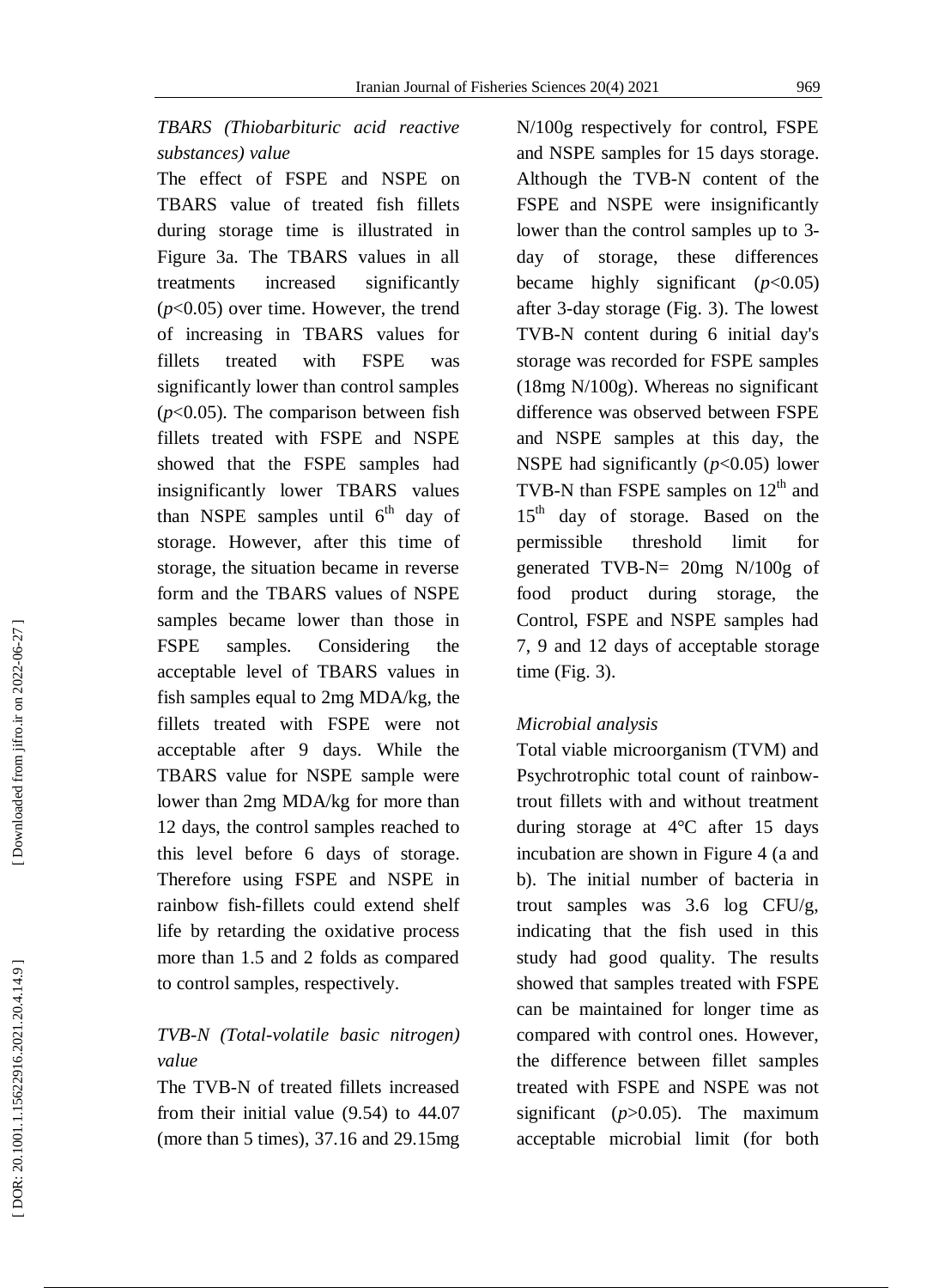PTC and TV M values) in fresh and frozen fish is  $10^7$  CFU/g. After 12 days of storage, the TV M of rainbow -trout fillet with FSPE was still below 7 log CFU/g, however this time was about 8

days in control samples. Based on PTC value the shel f-life of control, FSPE and NSPE samples of fish fillets were estimated  $7$ , 14 and 14 days, respectively .



Figure 3: The effects of free and nano-encapsulated saffron petal extracts (FSPE and NSPE) on **amounts of A) thiobarbituric acid reactive substances (TBARS) and B) total -volatile basic nitrogen (TVB -N) of fish samples stored for 15 days at 4±1˚C. Different letters indicate significant difference among samples at each interval time of storage (***p***<0.05). Dashed line represents the threshold limit.**

#### *Sensory analysis*

Table 1 and Figure 5 show the sensory scores obtained for color, texture, taste (combined with flavor) and overall acceptance of treated and non -treated ( control) samples of cooked -fish filets during storage .

As Table 1 show s clearly, there was no significant difference between color s, texture and taste of treated and control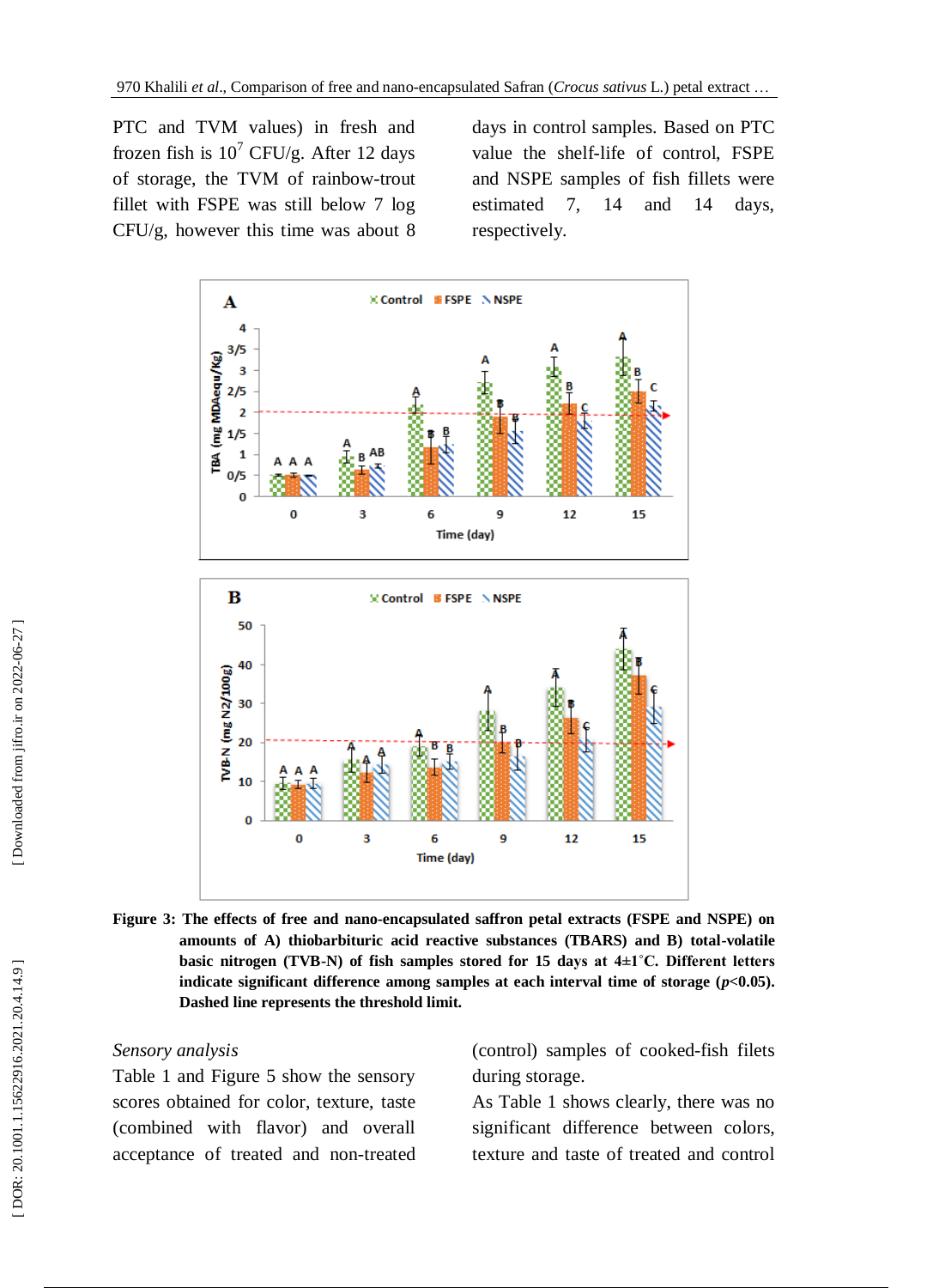samples of fish samples up to  $3<sup>th</sup>$  day of storage. However, significant  $(p<0.05)$ differences were observed for three sensory attributes between treated (fish fillets containing FSPE and NSPE) and control samples after 3 day s of cold storage. In fact, the OAS (overall acceptance score) of FSPE and NSPE reached acceptable level (score  $\geq 3$ ),

after 7 and 9 days of storage, respectively. However, OAS for control samples was not acceptable after 5-day of storage (Fig. 5). From the  $6<sup>th</sup>$  day of storage, some samples were regarded not edible by panelists. Therefore the samples were estimated based on odor instead of taste .



Figure 4: The effects of free and nano-encapsulated saffron petal extracts (FSPE and NSPE) on A) **total viable microorganisms (TVM) and B) psychrophilic bacteria count (PTC) of fish samples stored for 15 -day at 4±1˚C. Different letters indicate significant difference**  among samples at each interval time of storage  $(p<0.05)$ . Dashed line represents the **threshold limit.**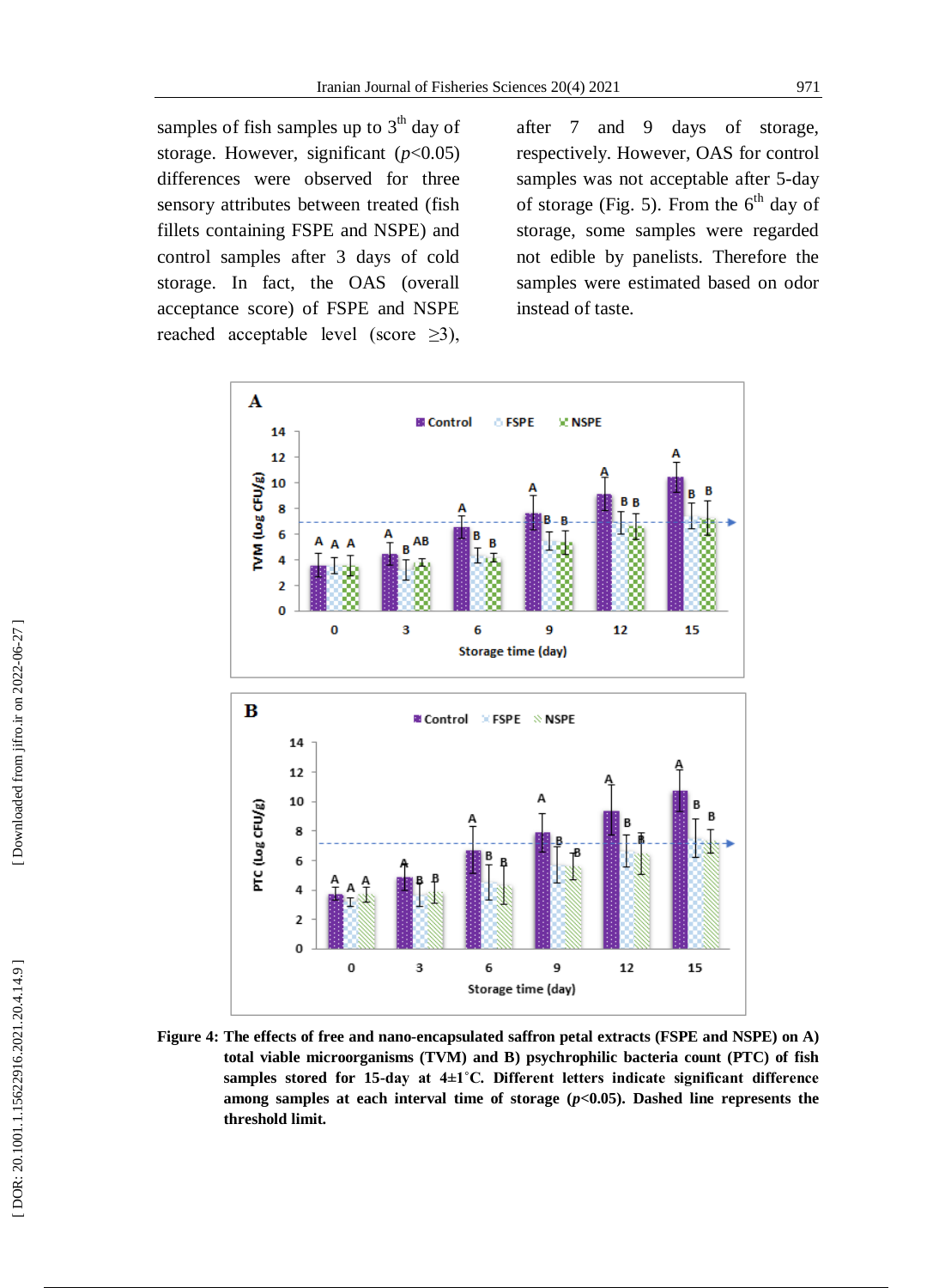| <b>Treatments</b>       | Storage time (days)             |                               |                               |                               |                               |                               |
|-------------------------|---------------------------------|-------------------------------|-------------------------------|-------------------------------|-------------------------------|-------------------------------|
|                         | $\mathbf{0}$                    | 3                             | 6                             | 9                             | 12                            | 15                            |
| <b>Color</b>            |                                 |                               |                               |                               |                               |                               |
| Control                 | $5 \pm 0.00^{aA}$               | $4.1 \pm 0.12^{bB}$           | $2.24 \pm 0.11$ <sup>cC</sup> | $1.8 \pm 0.1$ <sup>cD</sup>   | $1\pm0^{bE}$                  | $1 \pm 0^{bE}$                |
| <b>FSPE</b>             | $5 \pm 0.00^{\text{aA}}$        | $4.22 \pm 0.14^{bB}$          | $3.76 \pm 0.13$ <sup>bC</sup> | $2.92 \pm 0.18^{bD}$          | $2.08 \pm 0.23$ <sup>aE</sup> | $1.1 \pm 0.1$ <sup>bF</sup>   |
| <b>NSPE</b>             | $5 \pm 0.00^{\text{aA}}$        | $4.52 \pm 0.16$ <sup>aB</sup> | $4.06 \pm 0.24$ <sup>aC</sup> | $3.46 \pm 0.25$ <sup>aD</sup> | $2.28 \pm 0.15$ <sup>aE</sup> | $1.82 \pm 0.08$ <sup>aF</sup> |
|                         |                                 |                               |                               |                               |                               |                               |
| <b>Texture</b>          |                                 |                               |                               |                               |                               |                               |
| Control                 | $5{\pm}0.00^{\mathrm{aA^{**}}}$ | $4.9 \pm 0.29^{bB}$           | $2.9 \pm 0.25$ <sup>bC</sup>  | $2.12 \pm 0.26^{bD}$          | $1.46 \pm 0.2$ <sup>bE</sup>  | $1.12 \pm 0.13$ <sup>bE</sup> |
| <b>FSPE</b>             | $5 \pm 0.00^{\text{aA}}$        | $4.24 \pm 0.16$ <sup>aB</sup> | $3.54 \pm 0.2$ <sup>aC</sup>  | $2.82 \pm 0.19^{aD}$          | $2.2 \pm 0.1$ <sup>aE</sup>   | $1.56 \pm 0.18$ <sup>aF</sup> |
| <b>NSPE</b>             | $5 \pm 0.00^{\text{aA}}$        | $4.3 \pm 0.18$ <sup>aB</sup>  | $3.54 \pm 0.2$ <sup>aC</sup>  | $2.86 \pm 0.23$ <sup>aD</sup> | $2.18 \pm 0.16$ <sup>aE</sup> | $1.64 \pm 0.11$ <sup>aF</sup> |
|                         |                                 |                               |                               |                               |                               |                               |
| <b>Taste and Flavor</b> |                                 |                               |                               |                               |                               |                               |
| Control                 | $5 \pm 0.00^{\text{aA}}$        | $4.24 \pm 0.17$ <sup>bB</sup> | $2.34 \pm 0.24$ <sup>bC</sup> | $1.2 \pm 0.16^{bD}$           | $1 \pm 0^{\text{cE}}$         | $1\pm0^{bE}$                  |
| <b>FSPE</b>             | $5 \pm 0.00^{\text{aA}}$        | $4.2 \pm 0.16^{bB}$           | $3.66 \pm 0.15$ <sup>aC</sup> | $2.84 \pm 0.21$ <sup>aD</sup> | $1.94 \pm 0.42$ <sup>bE</sup> | $1\pm0^{bE}$                  |
| <b>NSPE</b>             | $5 \pm 0.00^{\text{aA}}$        | $4.54 \pm 0.12$ <sup>aB</sup> | $3.88 \pm 0.22$ <sup>aC</sup> | $3.08 \pm 0.29$ <sup>aD</sup> | $2.3 \pm 0.16$ <sup>aE</sup>  | $1.56 \pm 0.17$ <sup>aF</sup> |

**Table 1: Sensory scores of control, free saffron petal extract (FSPE) and nano -capsulated saffron petal extract (NSPE) samples for color, texture and taste attributes of cooked rainbow -trout fillets within 15 days or cold storage with 3 days intervals.**

\* Each score resulted from the average of 60 numbers (20 panelists, every one tested 3 times).

\*\*Different uppercase letters in each row show significant differences among storage days (*p*<0.05). Similarly, different lowercase letters on each column display significant difference among the three treatments (*p*<0.05). FSPE: the samples coating with free saffron petal extract solution; NSPE: the samples coating with nano -encapsulated saffron petal extract solution.



Figure 5: The impregnation effects of rainbow-trout fish with free and nano-encapsulated saffron **petal extracts (FSPE and NSPE) on overall acceptance scores (OAS) of cooked fillets stored for 15 -day at 4±1˚C. Different letters indicate significant difference among samples in each interval time of storage (***p***<0.05). Dashed line represents the threshold limit.**

#### **Discussion**

## *Particle size distribution and morphology*

The main reason for using the combined form of MD and WPC was reducing hygroscopic nature, crack formation and irregularity in surface and shape of resulting nanoparticles. Because MD layer absorbs more moisture than WPC on the surface and makes sticky particles and consequently increased aggregation (Both *et al.* ,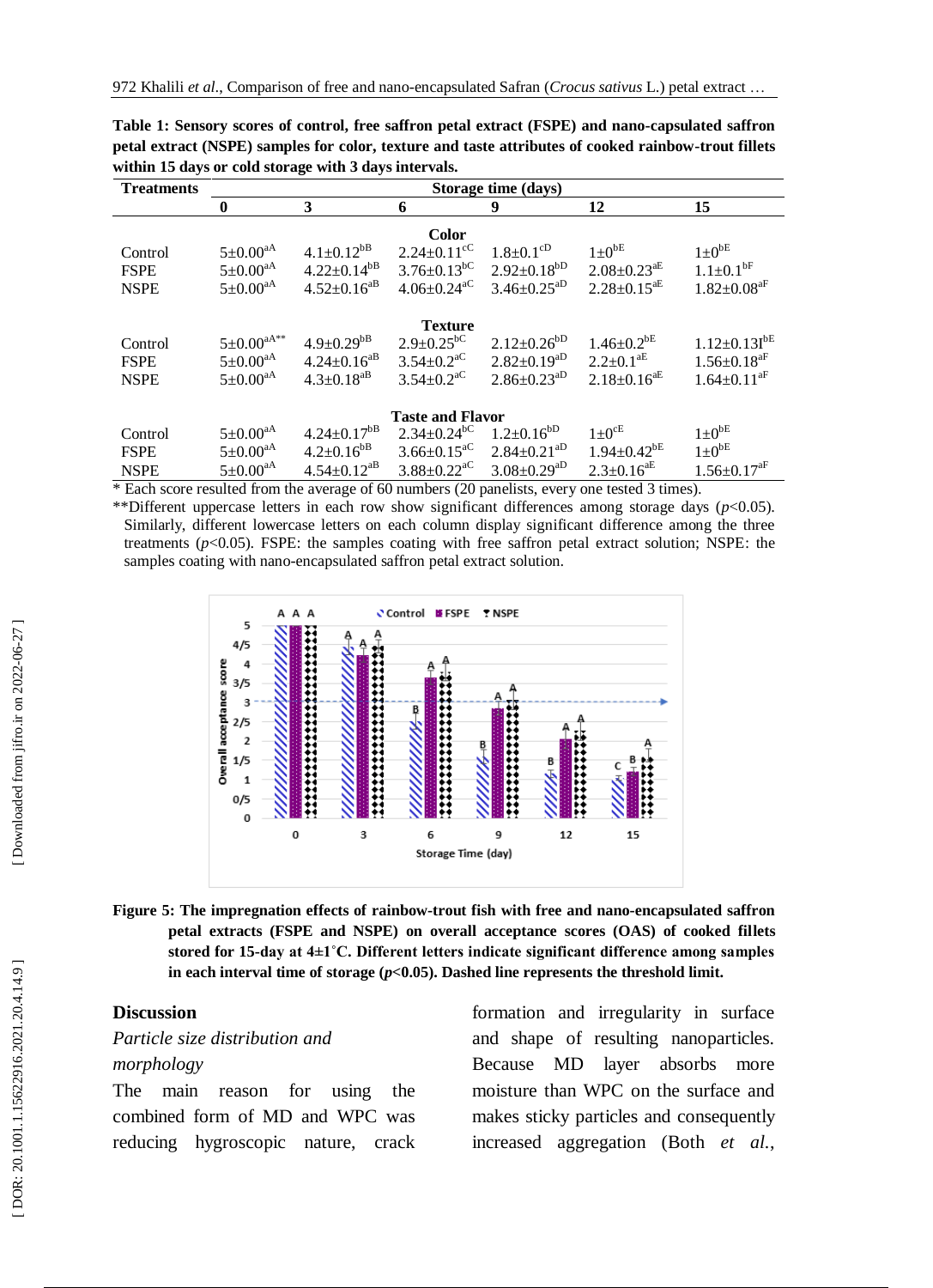2018 Sharif *et al.*, , 2020). Encapsulation of saffron petal extract by MD/WPC was performed successfully because the maximum particle size of coated FSPE reached 97.46nm. Researchers obtained 100nm diameter for encapsulated particles when they coated saffron extract with a mixture of WPC and pectin (Esfanjani *et al.* , 2015). They explained that smaller particles release bioactive compounds in slower rate (longer time) than those with medium or large sizes, and therefore their antioxidants and antimicrobial efficiency would be significantly higher .

#### *FTIR spectroscopy of NSPE*

Absorption band (AB) of NSPE from 1000 to 3600 is related to different compounds. A region between 800 to 1200 (1153 cm<sup>-1</sup>) in MD/WPC layer was assigned to C -O bond stretching related to anhydro -glucose ring vibration (Castro -Cabado *et al.* , 2016). The peak at  $1069$  and  $1335 \text{cm}^{-1}$ , refers to the aromatic ring C -H deformation and C -O angular deformations of phenols (Cai *et al.* , 2019), which is available in saffron petal extract. The AB in  $1402$  to  $1764 \text{cm}^{-1}$  may belong to C=C and C=O bonds found in aromatic ring such as crocin (in saffron), benzopyran aromatic and pyran rings (Lee *et al.* , 2015) . An absorption peak at 1629 can be assigned to amid I which is composed of stretching vibration of C=N and C -N groups available in WPC (Kutzli *et al.* , 2018). In addition OH bonds of hydroxyl and carboxyl groups

 $(available \t in WPC \t and)$ MD). asymmetric and symmetric stretching vibration of N -H bonds of amino groups (in WPC ) appeared at AB range of 3600 - 3 100cm-1 (Castro -Cabado *et*  al., 2016; Kutzli et al., 2018).

### *TBARS value*

Since peroxide compounds are unstable products and convert to secondary products, the TBARS value is more reliable indicator for oxidation when a sample should be analyzed for shelf-life determination (German *et al.* , 1985). The increasing trend of TBARS value during storage time could be due to increase in free heme and/or other prooxidants in myofibrils degradation of fish muscle after death (Nanditha and Prabhasankar 2008; Khoshnoudi-Nia and Moosavi -Nasab , 2019 a ). Also, different aldehydes are produced as secondary oxidation products b<sub>v</sub> breakdown of hydro -peroxides, which can be another reason for increasing TBARS in fish fillets (Tokur *et al.* , 2006) .

Lower TBARS value of samples treated with FSPE is related to antioxidant properties of the extract and ability to absorb free radicals, to chelate metals and decompose the peroxides (Jouki *et al.* , 2014 ; Eskandari *et al.* , 2015 ; Moosavi -Nasab *et al.* , 2016 ; Mirzapour -Kouhdasht and Moosavi - Nasab , 2020). In fact , the bioactive compounds of FSPE (such as flavonoids, phenolic, and anthocyanin) effectively retarded oxidation of the lipid of fillets (Sadighara *et al.* , 2013,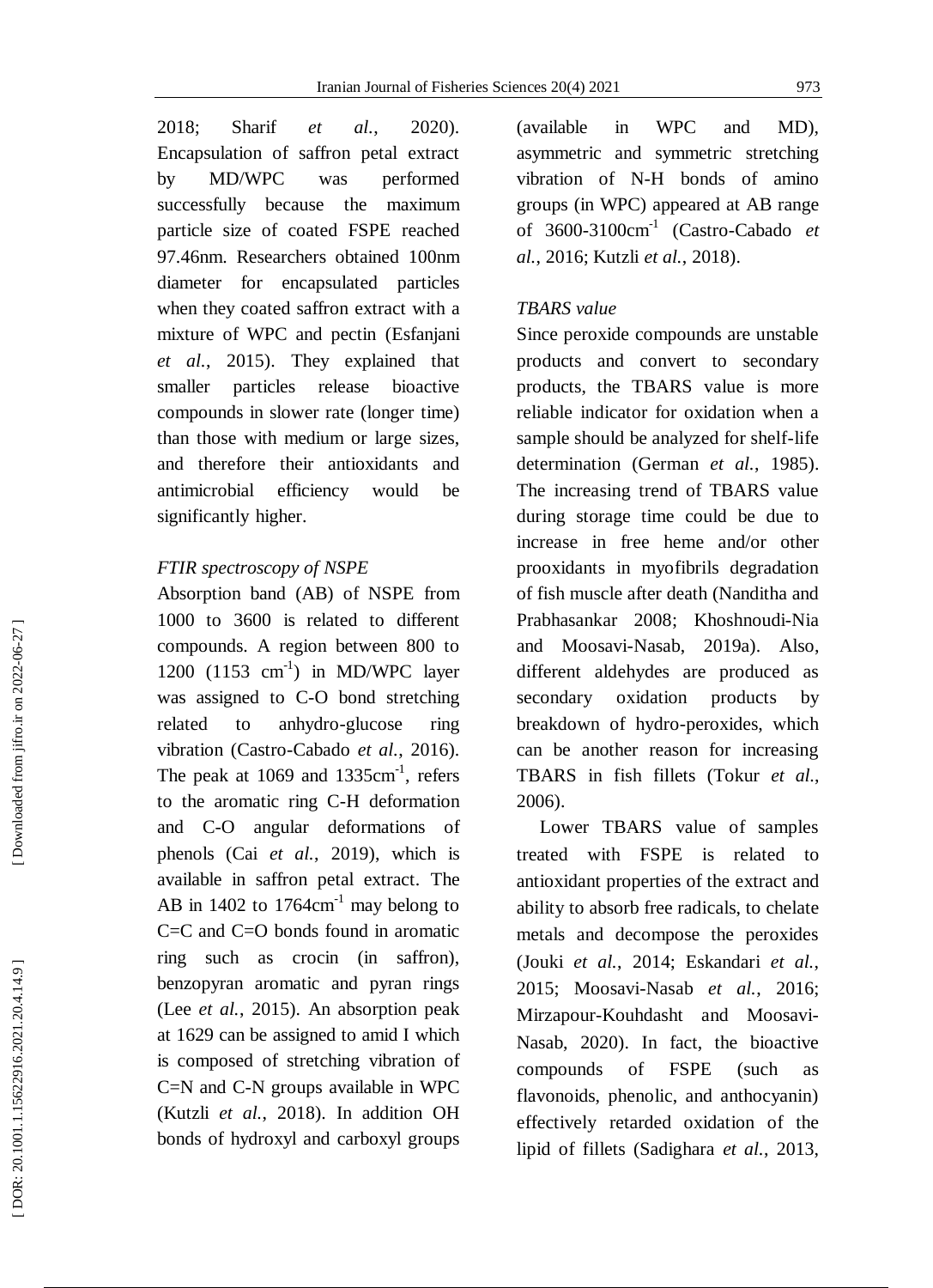Ahmadian et al., 2019; Moratalla-López et al., 2019). TBARS value of FSPE samples was lower than that in NSPE samples on 6th day of storage. As extract is added directly to the samples, they show more antioxidant activity than when the extract is used as nanoparticles. One of the reasons for this phenomenon may be evaporation of the extract during preparation of nano/micro capsules (Alboofetileh *et al.*, 2014) .On the other hand, the controlled release of extract from nanoparticles, result in lower effectiveness in a short time as compared to using the essential oils without coating (Khoshnoudi-Nia and Sedaghat , 2019) . The lower TBARS value for the NSPE -treated fish filets after 6 days storage could be related to protection effect of MD/WPC wall materials on the extract. Most probably, nano -capsulation of Saffron petal extract increased its stability and reduced the releasing rate of its bioactive compounds in comparison with FSPE, and therefore could prohibit oxidation reactions of fish fillets and extend their shelf life (Mahmoud *et al.* , 2016). Overall, while the TBARS values of NSPE and FSPE samples were< 2mg malondialdehyde/kg of fish filet where within the standard limit (Colle *et al.* , 2019) until 12 days of storage, the similar values in control samples exceeded this limit easily after 6th day of storage.

### *TVB -N value*

The amount of TVB -N in fish muscles are good indicator of the freshness levels during storage, because they generate off flavor and bad taste (Khoshnoudi -Nia and Moosavi -Nasab , 2020) . Any effort to control bacterial load and enzymatic activity will decrease TVB -N content (Esfahani *et al.* , 2019; Moosavi -Nasab *et al*., 2021 ) . The inhibitory effects of saffron petal bio-actives decreased d TVB -N production in treated samples. A study on effects of aqueous and alcoholic saffron petal extract on quality and shelf-life of pacific white shrimp during iced -storage showed that the treated samples had significantly lower TVB -N due to its inhibitory effect against proteolytic bacteria and enzymes (Abbasvali *et al.* , 2016). Overall, after 9 days storage only NSPE samples had acceptable quality indicator compared to other treatments which could be related to protective effect and controlled release of bioactive compounds.

### *Microbial analysis*

The effect of immersing fish fillets in various plant extract to reduce microbial growth depends on extract concentration, immersion time, fish species, microbial load and storage conditions (Savvaidis *et al.* , 2002). Although, measuring total viable microorganism (TV M) is a good quality indicator to show microbial population in fish fillets, major causes of microbial spoilage of fish fillets stored at 1 to  $4^{\circ}$ C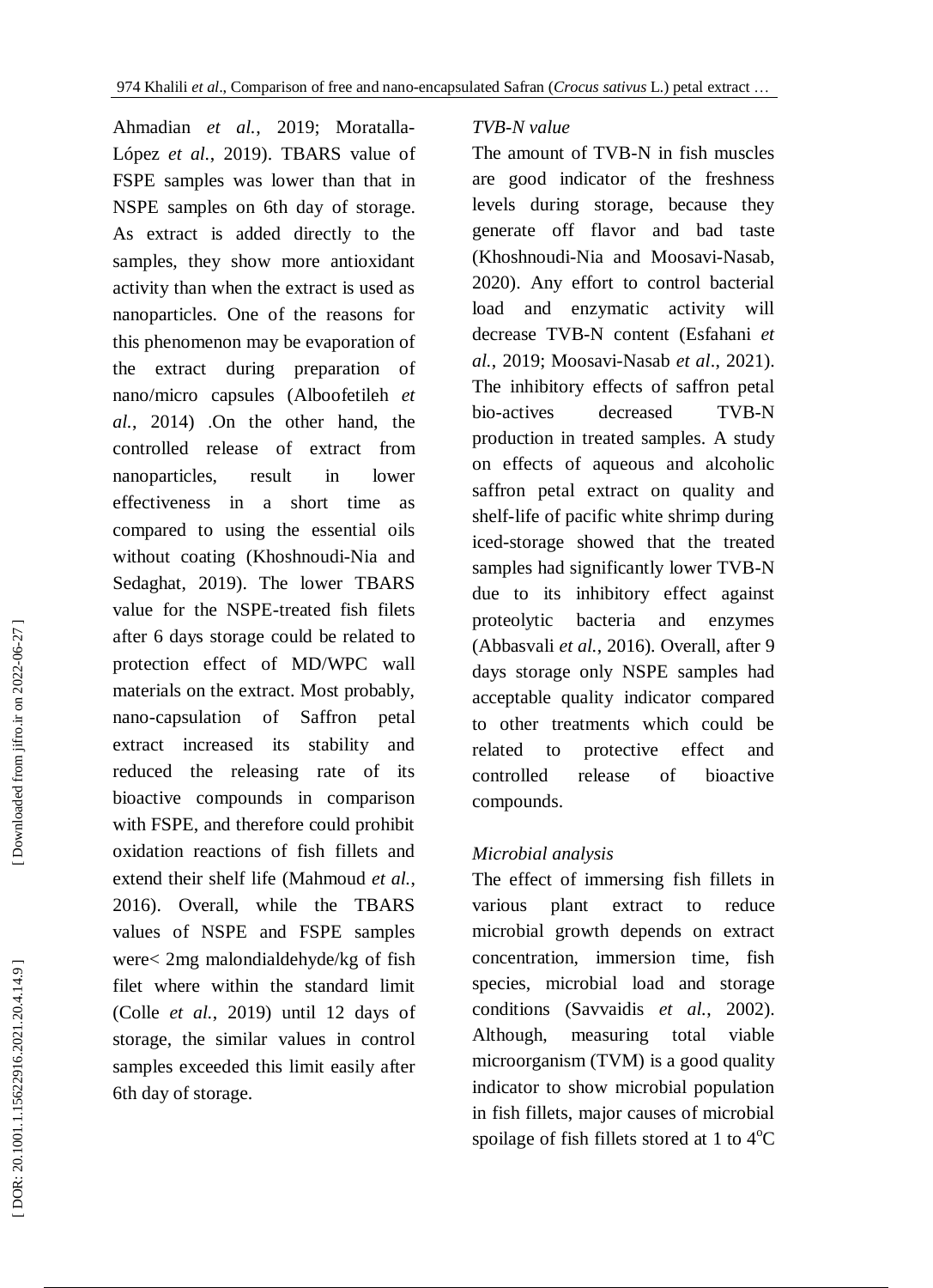are related to aerobic and gram negative psychrotrophic bacteria (PTC value) *.* Because psychrotrophic bacteria affect the quality and shelf-life of fish by secreting various extracellular enzymes such as lipase and protease (Gram and Huss , 1996 ; Andevari and Rezaei , 2011 ) . Since maximum acceptable limit for microbial load (TVM or PTC) is considered 7 log CFU/g, it seems that PTC value is more accurate and stricter index to evaluate microbial quality of fish samples as compared to TV M value (ICMSF , 1986) .

 Our results showed that FSPE had a positive significant effect on reducing microbial load of fillet samples mainly due to its anthocyanin compounds. In fact, different anthocyanins ( such as delphinidin, quercetin and myricetin ) of saffron petal extract have substantial antibacterial activity (Ghaheh *et al.* , 2014). Saffron petal extract contains phenolic compounds that inhibit different bacterial growth especially food borne pathogens such as *Bacillus cereus, Staphylococcus aureus, Salmonella enterica, Escherichia coli and Shigella dysenteries* (Vaquero *et al.* , 2007 ; Asgarpanah *et al.* , 2013 ; Jafari -Sales and Pashazadeh , 2020) .

The difference s between microbial quality of fish fillets treated (with ESPE and NSPE) or non -treated (control) were not significant during the first few days of  $4^{\circ}$ C storage. However, the inhibition effect s of FSPE fish -fillets on TVB -N and TBARS values were more than NSPE on 6th day of storage. Possible reasons for this could be as follows: (i) when FSPE was directly applied on the fillet samples, its microbial count was suddenly faced with more concertation of antibacterial agent as compared to samples treated with NSPE (Alboofetileh *et al.* , 2014). This lower initial load may have affected the microbial load of the product until the end of the storage period. (ii) In addition, the hydrocolloid of MD and WPC may be degraded (into simpler compounds during storage) by microorganisms and thus neutralize the positive effect of releasing bioactive compounds. However, several authors reported that nano-capsulation of essential oils or herbal extracts protect bioactive compounds against the effects of various environmental stresses and provide a long -lasting release of antibacterial compounds which in turn significantly inhibit and retard bacterial growth (Saloko *et al.* , 2014 ; Alves *et al.* , 2018 ; Bagheri Darvish *et al.* , 2020).

#### *Sensory analysis*

Shelf life of fish and marine products, like other foods, is highly related to consumer sensory acceptability. Sensory properties of fish can be used as one of the most efficient parameters to evaluate storage -ability and shelf-life of fish (Khoshnoudi-Nia and Moosavi-Nasab 2019 b ). There is a correlation between chemical and microbial properties with sensory attributes (Jouki et al., 2014; Khoshnoudi-Nia and Moosavi -Nasab , 2019 b ). While the overall acceptance score of control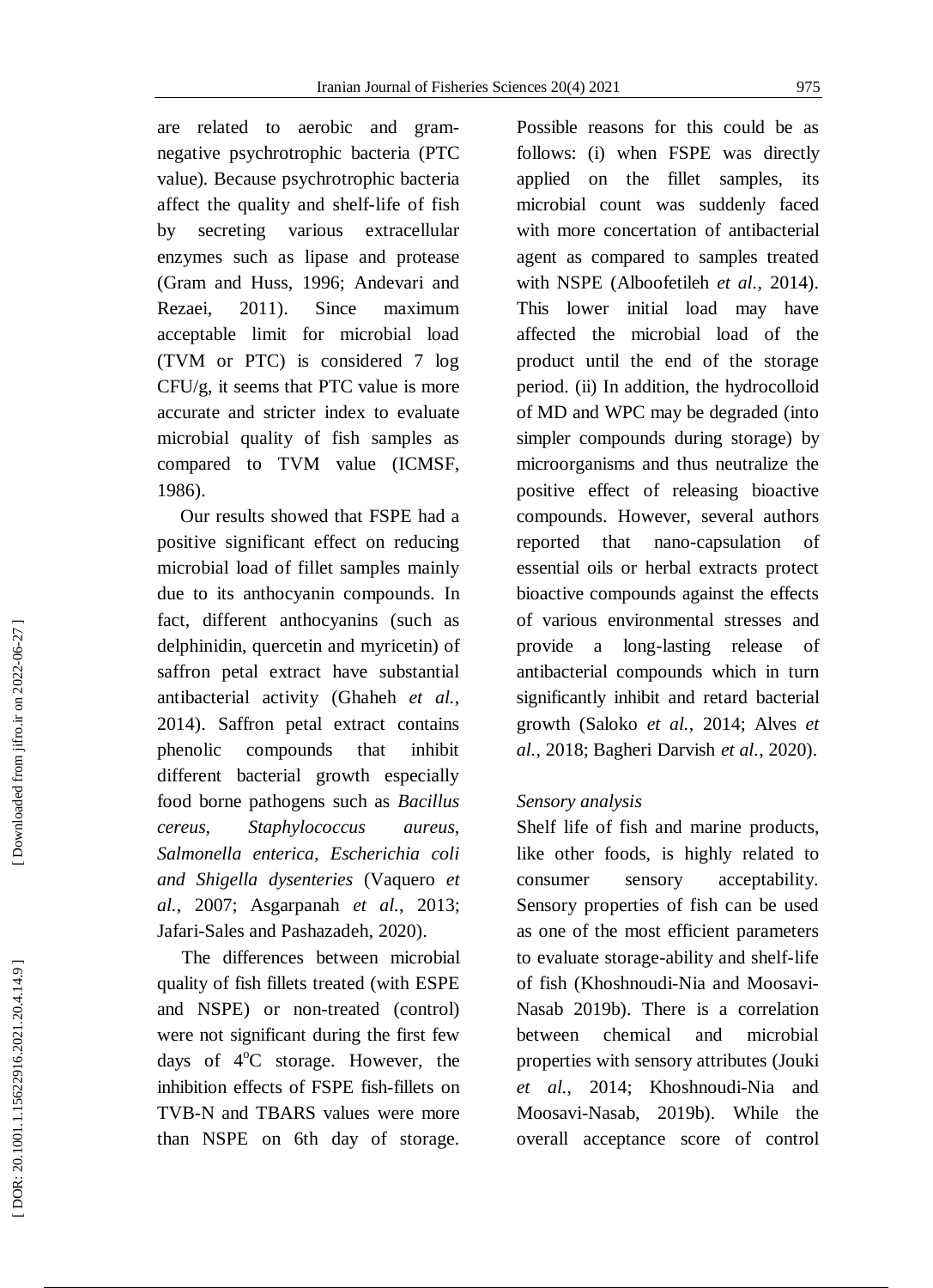sample diminished sharply after 3 days, the fish fillets impregnated with FSPE and NSPE maintained their acceptability (score >3 out of maximum 5) up to 9 days of storage. Reduction in the sensory scores of fish fillets during storage was most probably related to lipolytic oxidation as well as proteolytic degradation. In general, the best sensory score was obtained for sample treated with NSPE.

This study demonstrated that the combination of maltodextrin and whey protein concentrate is a suitable wall material to protect the bioactive compounds of saffron petal extract. The complete encapsulation of saffron petal extract was confirmed by the satisfactory results obtained in SEM test and FTIR spectroscopy analysis. Comparison of shelf life of treated rainbow fillets and control samples based on chemical parameters<br>(mainly TBARS and TVB-N), microbiological indicators (chiefly PTC and TV M ) and sensory properties (overall acceptance) showed that the shelf-life of control fish was 5 (based on TBARS value and overall acceptance) to 8 days (TV M and PTC). However, the shelf life of NSPE and FSPE samples were estimated to be 9 (overall acceptance) to 13 (TBARS, PTC and TV M ) and 8 (TBARS and sensory score) to 13 days (PTC) respectively at 4°C. The difference between protective effect of free and encapsulated extract was usually not significant. Although encapsulation of saffron petal extract by MD/WPC was

successful, treating fresh fish with free extract is recommended due to simplicity and lower cost process. However, for longer storage at lower temperatures, the application of nano capsules can be introduced as the best treatment to improve self-life of fish fillets by controlling release and protecting of bioactive compounds in long term.

### **References**

- **Abaee , A., Mohammadian , M. and Jafari , S.M. , 2017.** Whey and soy protein -based hydrogels and nano hydrogels as bioactive delivery systems. *Trends in Food Science and Technology*, 70  $, 69-81.$ DOI: [10.1016/j.tifs.2017.10.011](https://doi.org/10.1016/j.tifs.2017.10.011)
- **Abbasvali , M., Ranaei , A., Shekarforoush , S.S. and Moshtaghi , H. , 2016.** The effects of aqueous and alcoholic saffron (*Crocus sativus*) petal extracts on quality and shelf-life of pacific white shrimp (*Litopeneous vannamei*) during iced storage. *Journal of Food Quality*, 39(**6**), **6**), 732 -742. DOI: 10.1111/jfq.12225
- **Ahmadian , Z., Niazmand , R. and Pourfarzad , A. , 2019.** Microencapsulation of saffron petal phenolic extract: Their characterization, in vitro gastrointestinal digestion, and storage stability. *Journal of Food Science*, 84(**10**), 2745 -2757. DOI: 10.1111/1750 -3841.14807
- **Alboofetileh , M., Rezaei , M., Hosseini , H. and Abdollahi , M. ,**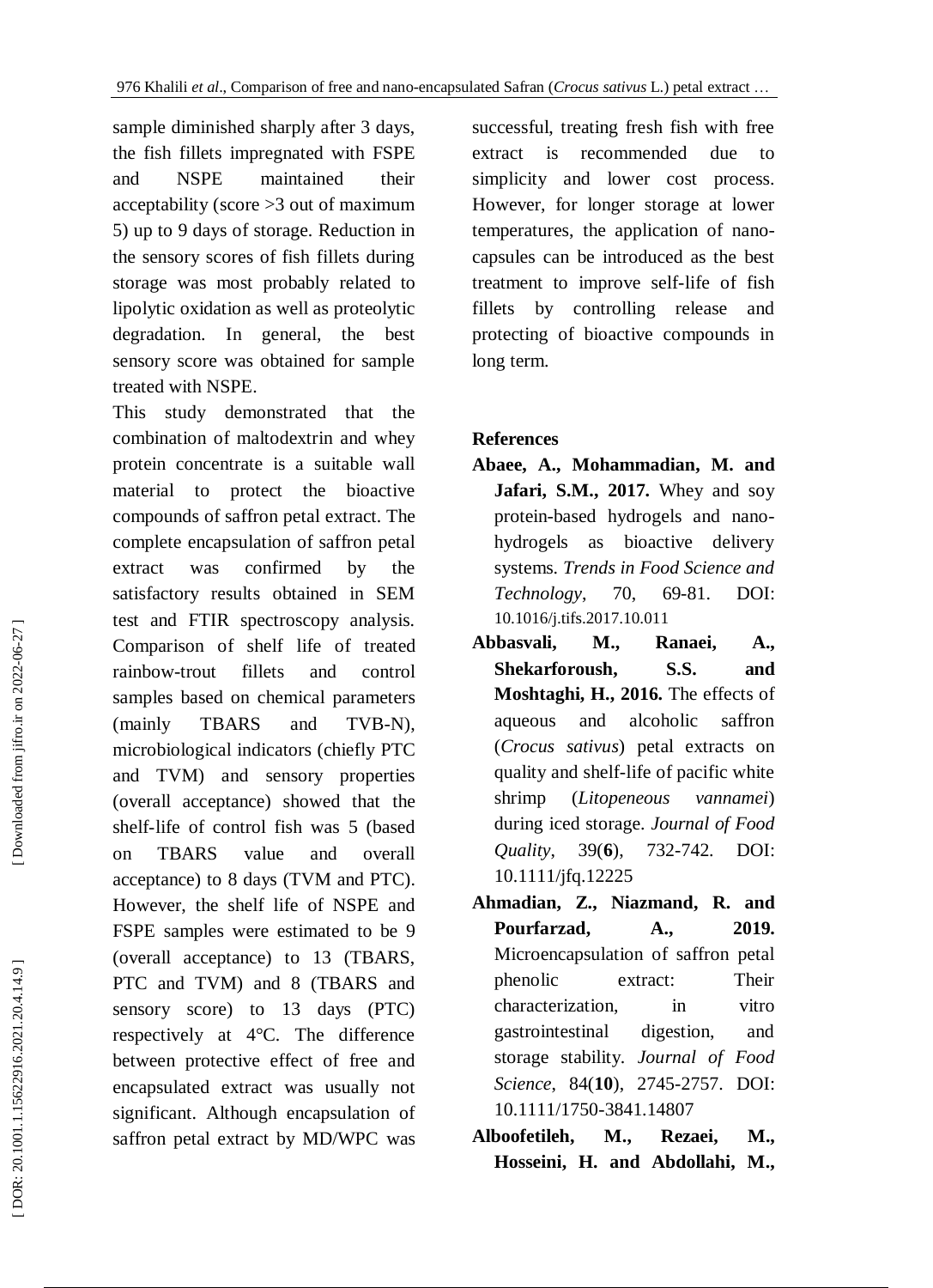**2014.** Antimicrobial activity of alginate/clay nanocomposite films enriched with essential oils against three common foodborne pathogens. *Food Control*, 36( **1**), 1 -7. DOI: [10.1016/j.foodcont.2013.07.037](https://doi.org/10.1016/j.foodcont.2013.07.037)

- **Alves , V.L., Rico , B.P., Cruz , R.M., Vicente , A.A., Khmelinskii , I. and Vieira , M.C. , 2018.** Preparation and characterization of a chitosan film with grape seed extract -carvacrol microcapsules and its effect on the shelf-life of refrigerated Salmon (*Salmo salar*). *LWT Food Science and Technology*, 89 , 525 -534. DOI: [10.1016/j.lwt.2017.11.013](https://doi.org/10.1016/j.lwt.2017.11.013)
- **Andevari , G.T. and Rezaei , M. , 2011.** Effect of gelatin coating incorporated with cinnamon oil on the quality of fresh rainbow trout in cold storage. *International Journal of Food Science and Technology*, 46(**11**), 2305 2305-2311. DOI: 10.1111/j.1365 -2621.2011.02750.x
- **Asgarpanah , J., Darabi -Mahboub , E., Mahboubi , A., Mehrab , R. and Hakemivala , M. , 2013.** In -vitro evaluation of *Crocus sativus* L. petals and stamens as natural antibacterial agents against food borne bacterial strains. *Iranian Journal of Pharmaceutical Sciences*, 9( **4**), 69 -82.
- **Bagheri Darvish , H., Bahrami , A., Jafari , S.M. and Williams , L. , 2020.** Micro/nanoencapsulation strategy to improve the efficiency of natural antimicrobials against *Listeria monocytogenes* in food products. *Critical Reviews in Food Science and Nutrition,* 1-19.

Published online, DOI: 10.1080/104038398.2020.1755950.

- **Barassi , C.A., Pécora , R.P., Roldán , H. and Trucco , R.E. , 1987.** Total, non -volatile free fatty acids as a freshness index for hake (*Merluccius hubbsi*) stored in ice. *Journal of the Science of Food and Agriculture*,  $38(4)$ , **4**), 373 -377. DOI: 10.1002/jsfa.2740380410
- **Begum , Y. and Deka , S. , 2017.** Stability of spray-dried microencapsulated anthocyanins extracted from culinary banana bract. *International Journal of Jood Properties*, 20(**12**), 3135 -3148 . DOI: 10.1080/10942912.2016.1277739
- **Both , E., Karlina , A., Boom , R. and Schutyser , M. , 2018.** Morphology development during sessile single droplet drying of mixed maltodextrin and whey protein solutions. *Food Hydrocolloids*, 75 , 202 -210. DOI: [10.1016/j.foodhyd.2017.08.022](https://doi.org/10.1016/j.foodhyd.2017.08.022)
- **Cai , X., Du , X., Cui , D., Wang , X., Yang , Z. and Zhu , G. , 2019.** Improvement of stability of blueberry anthocyanins by carboxymethyl starch/xanthan gum combinations microencapsulation. *Food Hydrocolloids*, 91 , 238 -245. DOI [:10.1016/j.foodhyd.2019.01.034](https://doi.org/10.1016/j.foodhyd.2019.01.034)
- **Castro -Cabado , M., Casado , A. and San Román , J. , 2016.** Bio -based thermosets: Effect of the structure of polycarboxylic acids on the thermal crosslinking of maltodextrins. *European Polymer Journal*, 78 , 91 - 105. DOI:

[10.1016/j.eurpolymj.2016.03.007](https://doi.org/10.1016/j.eurpolymj.2016.03.007)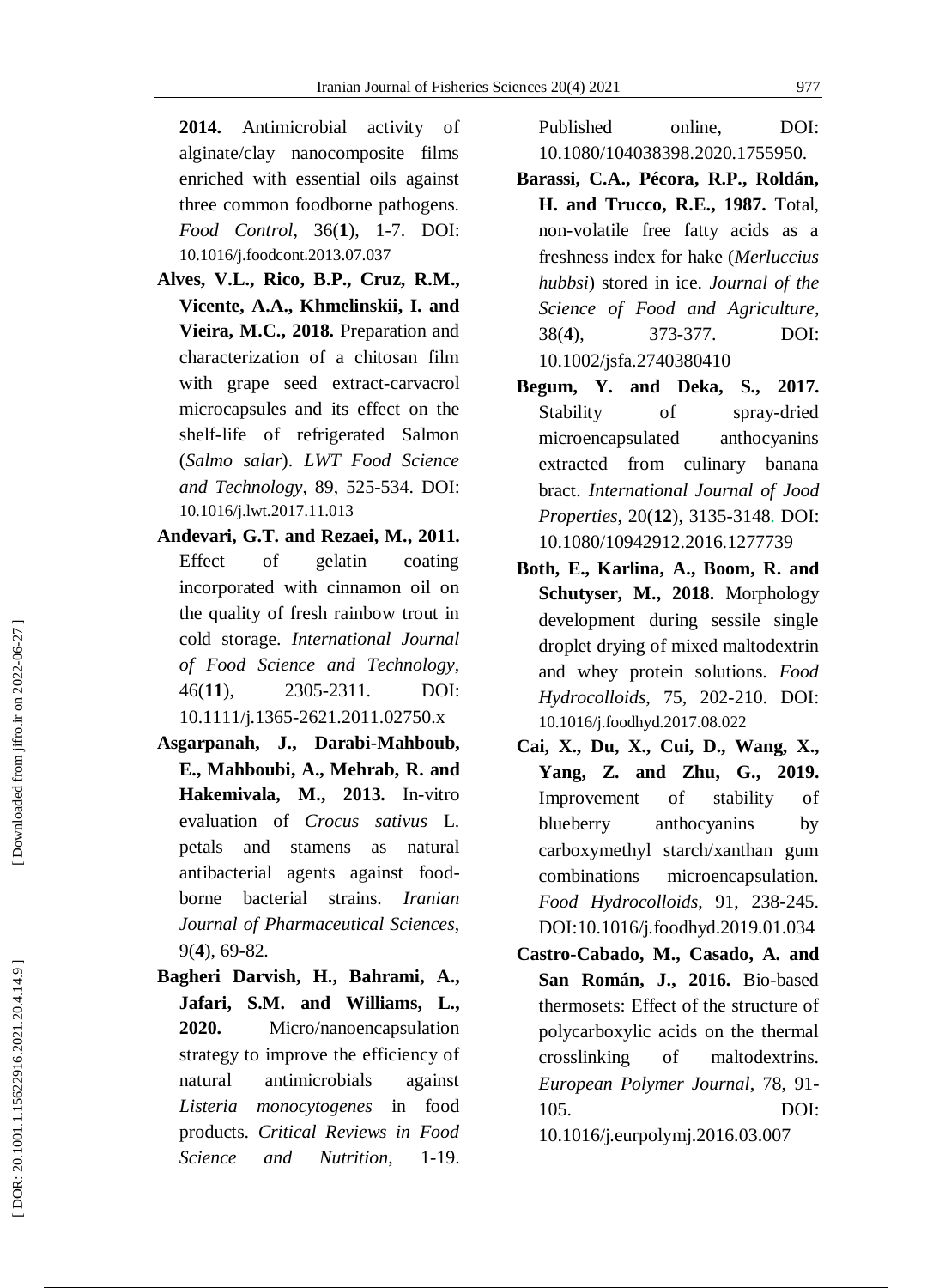**Cheng , J.H. and Sun , D.W. , 2015.** Rapid and non -invasive detection of fish microbial spoilage by visible and near infrared hyperspectral imaging and multivariate analysis. *LWT-Food Science and Technology*,  $62(2)$ , **2**), 1060 -1068. DOI: [10.1016/j.lwt.2015.01.021](https://doi.org/10.1016/j.lwt.2015.01.021)

- **Chytiri , S., Chouliara , I., Savvaidis , I.N. and Kontominas , M.G. , 2004.** Microbiological, chemical and sesory assessment of iced whole and filleted aquacultured rainbow trout. *Food Microbiology*, 21 , 157 -165. DOI: [10.1016/S0740](https://doi.org/10.1016/S0740-0020\(03\)00059-5)-[0020\(03\)00059](https://doi.org/10.1016/S0740-0020\(03\)00059-5) - 5
- **Colle , M.J., Richard , R.P., Colle , M.C., Loucks , W.I., Murdoch , G.K., Bass , P.D., Williams , C.J. and Doumit , M.E. , 2019.** Retail display properties and consumer perception of extended aged beef topically treated with ascorbic acid and rosemary extract. *Meat and Muscle Biology*, 3( **1**). Published online, DOI: 10.22175.
- **da Rosa , J.R., Nunes , G.L., Motta , M.H., Fortes , J.P., Weis , G.C.C., Hecktheuer , L.H.R., Muller , E.I., de Menezes , C.R. and da Rosa , C.S. , 2019.** Microencapsulation of anthocyanin compounds extracted from blueberry (*Vaccinium* spp.) by spray drying: Characterization, stability and simulated gastrointestinal conditions. *Food hydrocolloids*, 89 , 742 -748. DOI: [10.1016/j.foodhyd.2018.11.042](https://doi.org/10.1016/j.foodhyd.2018.11.042)
- **de Araujo Santiago , M.C.P., Nogueira , R.I., Paim , D.R.S.F.,**

**Gouvêa , A.C.M.S., de Oliveira Godoy , R.L., Peixoto , F.M., Pacheco , S. and Freitas , S.P. , 2016.** Effects of encapsulating agents on anthocyanin retention in pomegranate powder obtained by the spray drying process. *LWT-Food Science and Technology*, 73 , 551 - 556. DOI: [10.1016/j.lwt.2016.06.059](https://doi.org/10.1016/j.lwt.2016.06.059)

- **Donsì , F., Annunziata , M., Sessa , M. and Ferrari , G. , 2011.**  Nanoencapsulation of essential oils to enhance their antimicrobial activity in foods. *LWT-Food Science and Technology* , 44( **9**), 1908 -1914. DOI: [10.1016/j.lwt.2011.03.003](https://doi.org/10.1016/j.lwt.2011.03.003)
- **Esfanjani, A.F., Jafari, S.M., Assadpoor, E. and Mohammadi, A., 2015.** Nano -encapsulation of saffron extract through double layered multiple emulsions of pectin and whey protein concentrate. *Journal of Food Engineering*, 165, 149 -155. DOI: [10.1016/j.jfoodeng.2015.06.022](https://doi.org/10.1016/j.jfoodeng.2015.06.022)
- **Esfahani , R., Jafari , S.M., Jafarpour , A. and Dehnad , D. , 2019.** Loading of fish oil into nanocarriers prepared through gelatin Arabic complexation. *Food Hydrocolloids*, 90 , 291 -298. DOI: [10.1016/j.foodhyd.2018.12.044](https://doi.org/10.1016/j.foodhyd.2018.12.044)
- **Eskandari , S., Hosseini , H., Gholamzadeh , M., Mousavi Khaneghah , A. and Hosseini , E. , 2015.** The effects of black cumin, black caraway extracts and their combination on shelf life extension of silver Ccarp (*Hypophthalmichthys molitrix*) during refrigerated storage.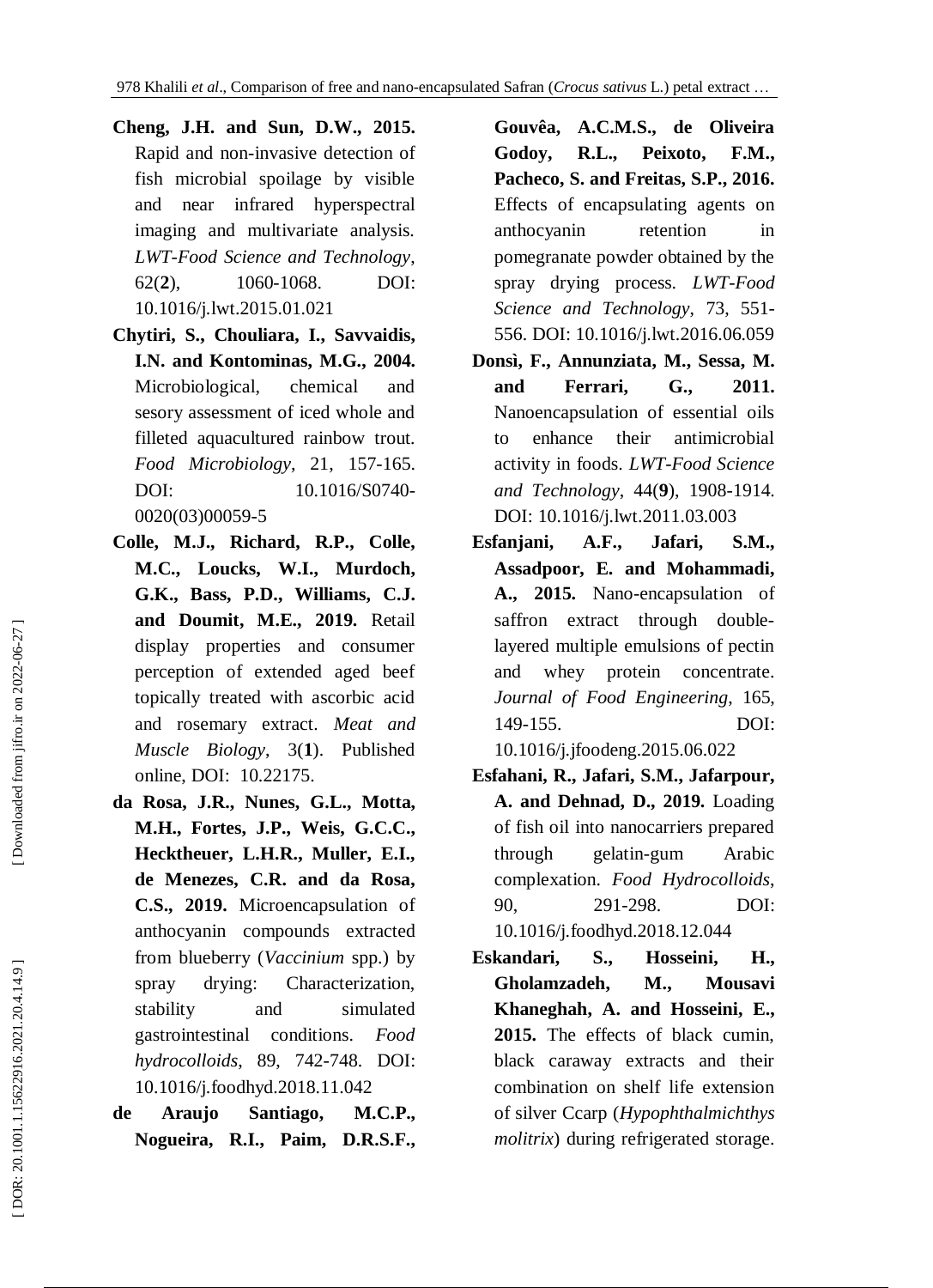*Journal of Food Safety*, 35( **2**), 154 - 160. DOI: 10.1111/jfs.12155

- **Frøst , M.B., Heymann , H., Bredie , W.L., Dijksterhuis , G.B. and Martens , M. , 2005.** Sensory measurement of dynamic flavour intensity in ice cream with different fat levels and flavourings. *Food Quality and Preference*, 16( **4**), 305 - 314. DOI: [10.1016/j.foodqual.2004.05.009](https://doi.org/10.1016/j.foodqual.2004.05.009)
- **García -Tejeda , Y.V., Salinas - Moreno , Y. and Martínez -Bustos , F. , 2015.** Acetylation of normal and waxy maize starches as encapsulating agents for maize anthocyanins microencapsulation. *Food and Bioproducts Processing*, 94 , 717 -726. DOI: [10.1016/j.fbp.2014.10.003](https://doi.org/10.1016/j.fbp.2014.10.003)
- **García -Tejeda , Y.V., Salinas - Moreno , Y., Hernández -Martínez , Á.R. and Martínez -Bustos , F. , 2016.** Encapsulation of purple maize anthocyanins in phosphorylated starch by spray drying. *Cereal Chemistry*, 93( **2**), 130 -137. DOI: 10.1094/CCHEM -04 -15 -0072 - R
- **German , J.B., Chen , S.E. and Kinsella , J.E. , 1985.** Lipid oxidation in fish tissue. Enzymic initiation via lipoxygenase. *Journal of Agricultural and Food Chemistry*,  $33(4)$ , **4**), 680 -683. DOI: 10.1021/jf00064a028
- **Ghaheh , F.S., Mortazavi , S.M., Alihosseini , F., Fassihi , A., Nateri , A.S. and Abedi , D. , 2014.** Assessment of antibacterial activity of wool fabrics dyed with natural

dyes. *Journal of Cleaner Production, 72.* , 13 9 -145. DOI: [10.1016/j.jclepro.2014.02.050](https://doi.org/10.1016/j.jclepro.2014.02.050)

- **Gortzi , O., Lalas , S., Chinou , I. and Tsaknis , J. , 2006.** Reevaluation of antimicrobial and antioxidant activity of *Thymus* spp. extracts before and after encapsulation in liposomes. *Jornal of Food Protection*, 69(**12**), 2998 -3005. DOI: [10.4315/0362](https://doi.org/10.4315/0362-028x-69.12.2998) -028x -69.12.2998
- **Goulas , A.E. and Kontominas , M.G. , 2005.** Effect of salting and smoking method on the keeping quality of chub mackerel (*Scomber japonicus*), biochemical and sensory attributes. *Food Chemistry*, 93( **3**), 511 -520. DOI [:10.1016/j.foodchem.2004.09.04](https://doi.org/10.1016/j.foodchem.2004.09.040)  $\theta$
- **Gram , L. and Huss , H.H. , 1996.** Microbiological spoilage of fish and fish products. *International Journal of Food Microbiology*, 33( **1**), 121 - 137. DOI: [10.1016/0168](https://doi.org/10.1016/0168-1605\(96\)01134-8)-[1605\(96\)01134](https://doi.org/10.1016/0168-1605\(96\)01134-8) - 8
- **Hashemi , S.M.B., Mousavi Khaneghah , A., Khoshnoudi nia , S. and Mahdavian mehr , H. , 2013.** Marzeh Khuzistani essential oil as a natural antioxidant in canola oil under forced conditions. *International Food Research Journal*, 20( **5**), 2091 -2102.
- **Hosseini, D.K. and Shariatmadar, S.H., 1994.** Identification of anthocyanins of *Crocus sativus* petals. *Science and Technology Report,* Khorasan Center, Iran.
- **Hosseini, M., Razavi, S. and Mousavi, M., 2009.** Antimicrobial, physical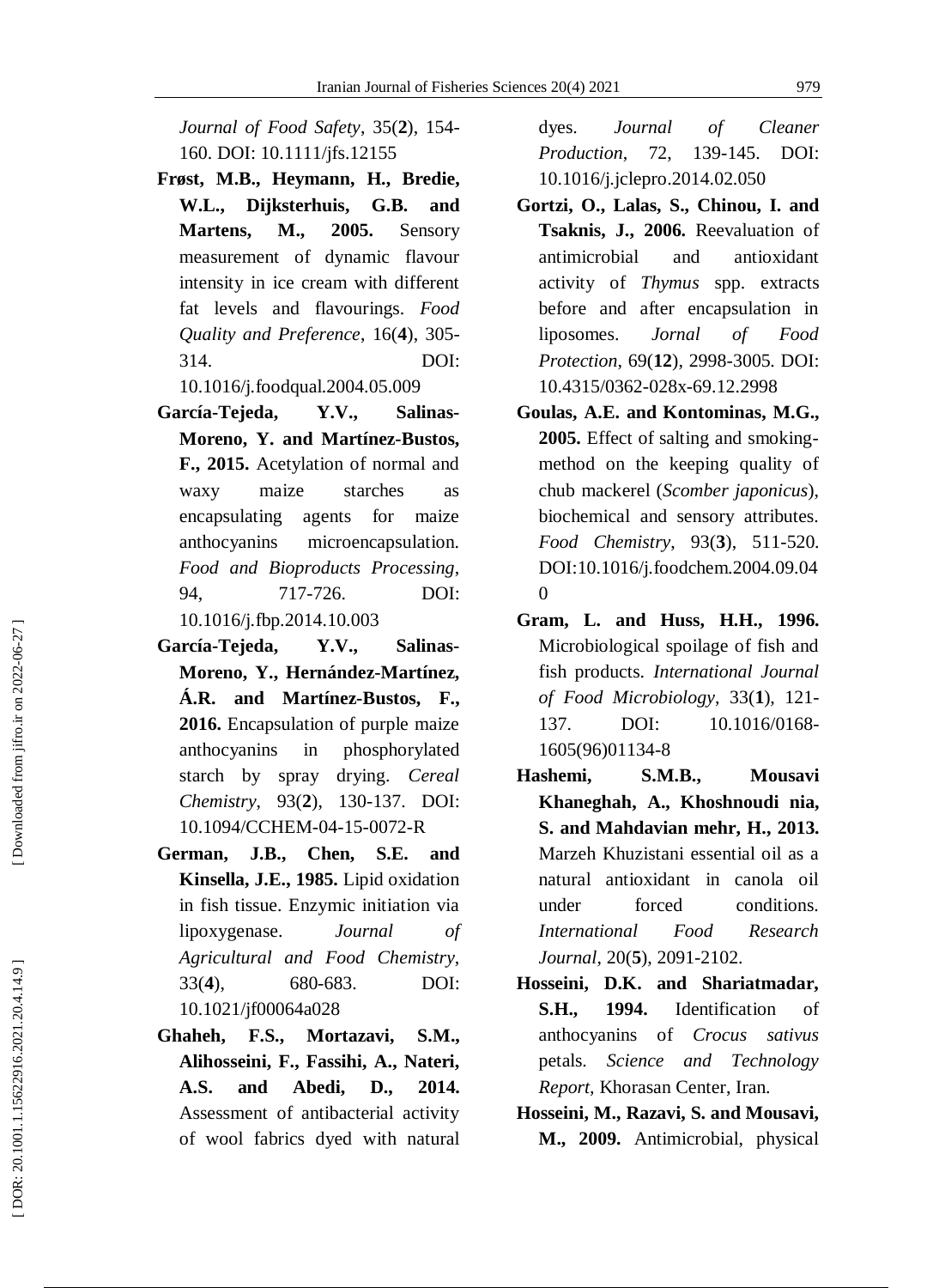and mechanical properties of chitosan based films incorporated with thyme, clove and cinnamon essential oils. *Journal of Food Processing and Preservation*, 33( **6**), 727 -743. DOI: 10.1111/j.1745 - 4549.2008.00307.x

- **Hosseini , A., Razavi , B.M. and Hosseinzadeh , H. , 2018.** Saffron (*Crocus sativus*) petal as a new pharmacological target: a review. *Iranian Journal of Basic Medical Sciences* , 21(**11**), 1091 -1099. DOI: 10.22038/IJBMS.2018.31243.7529.
- **ICMSF 1986.** Microorganisms in Foods, 2 Sampling for microbiological analysis: Principles and specific applications. International Commission on Microbiological Specifications for Foods, Blackwell Scientific Publications, Oxford, UK.
- **ISO , 2001.** *Milk and milk products – General guidance for the preparation of test samples, initial suspensions and decimal dilutions for microbiological examination.* International Organization for Standardization, Geneva, Switzerland.
- **ISO , 2003.** *Microbiology of Food and Animal Feeding Stuffs: Horizontal Method for the Enumeration of Microorganisms: -count Technique at 30°C.* International Organization for Standardization, Geneva, Switzerland.
- Jafari, S.M., Mahdavi-Khazaei, K. **and Hemmati -Kakhki, A., 2016.** Microencapsulation of saffron petal

anthocyanins with cress seed gum compared with Arabic gum through freeze drying. *Carbohydrate polymers*, 140, 20-25. DOI: [10.1016/j.carbpol.2015.11.079](https://doi.org/10.1016/j.carbpol.2015.11.079)

- **Jafari , S.M. , 2017.** *Nanoencapsulation technologies for the food and nutraceutical industries.* Academic Press, Cambridge, Massachusetts, USA.
- **Jafari -Sale s , A. and Pashazadeh , M. , 2020.** Antibacterial effect of methanolic extract of saffron petal (*Crocus sativus* L.) on some standard gram positive and gram negative pathogenic bacteria in vitro. *Current Perspectives on Medicinal and Aromatic Plants*, 3( **1**), 1 -7. DOI: [10.38093/cupmap.692879](https://doi.org/10.38093/cupmap.692879)
- **Javadian , S.R., Shahosseini , S.R. and Ariaii , P. , 2017.** The effects of liposomal encapsulated thyme extract on the quality of fish mince and *Escherichia coli* O157: H7 inhibition during refrigerated storage. *Journal of Aquatic Food Product Technology*, 26( **1**), 115 -123. DOI:

[10.1080/10498850.2015.1101629](https://doi.org/10.1080/10498850.2015.1101629)

**Jouki , M., Yazdi , F.T., Mortazavi ,** S.A., Koocheki, A. and Khazaei, **N. , 2014.** Effect of quince seed mucilage edible films incorporated with oregano or thyme essential oil on shelf life extension of refrigerated rainbow trout fillets. *International Journal of Food Microbiology* , 174 , 88 -97. DOI:

[10.1016/j.ijfoodmicro.2014.01.001](https://doi.org/10.1016/j.ijfoodmicro.2014.01.001)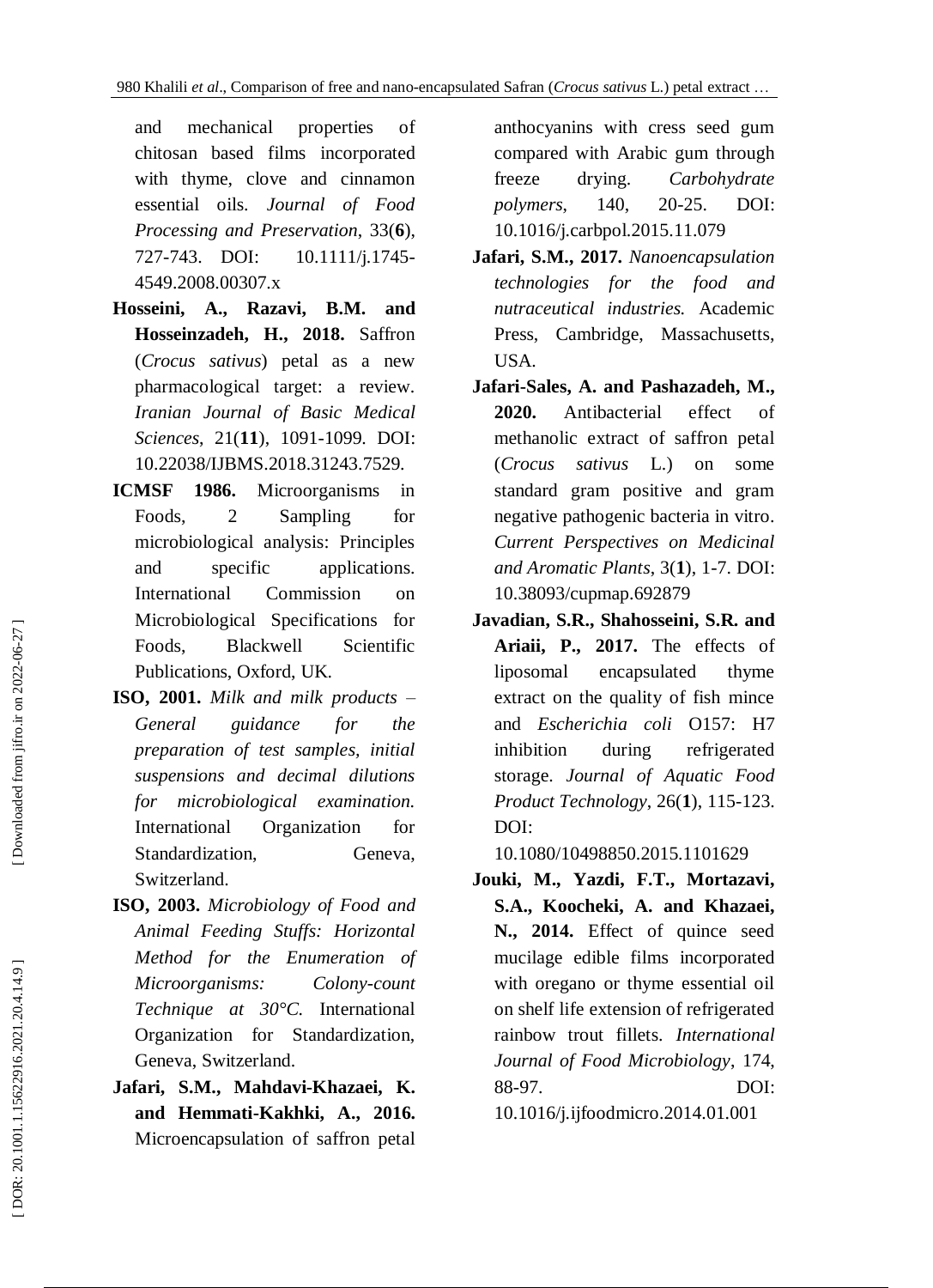- **Kanakdande , D., Bhosale , R. and Singhal , R.S. , 2007.** Stability of cumin oleoresin microencapsulated in different combination of gum arabic, maltodextrin and modified starch. *Carbohydrate Polymers*,  $67(4)$ , **4**), 536 -541. DOI: [10.1016/j.carbpol.2006.06.023](https://doi.org/10.1016/j.carbpol.2006.06.023)
- **Khoshbakht** Fahim, N., Fakoor **Janati , S.S. and Feizy , J. , 2012.** Chemical composition of agriproduct saffron (*Crocus sativus* L.) petals and its considerations as animal feed. *GIDA the Journal of Food* , 37( **4**), 197 -201.
- **Khoshnoudi -Nia, S., Moosavi -Nasab, M., Nassiri, S.M. and Azimifar, Z., 2018.** Determination of total viable count in rainbow trout fish fillets based on hyperspectral imaging system and different variable selection and extraction of reference data methods. *Food Analytical Methods,* 11(**12**), 3481 -3494. DOI: 10.1007/s12161 -018 -1320 - 0
- **Khoshnoudi -Nia, S. and Sedaghat, N., 2019.** Effect of active edible coating and temperature on quality properties of roasted pistachio nuts during storage. Journal of Food Processing and Preservation, 43(**10**), e14121. Published online, DOI: 10.1111/jfpp.13121.
- **Khoshnoudi -Nia , S. and Moosavi - Nasab , M. , 2019a.** Comparison of various chemometric analysis for rapid prediction of thiobarbituric acid reactive substances in rainbow trout fillets by hyperspectral imaging technique. *Food Science and*

*Nutrition* , 7( **5**), 1875 -1883. DOI: [10.1002/fsn3.1043](https://dx.doi.org/10.1002%2Ffsn3.1043)

- **Khoshnoud i -Nia , S. and Moosavi - Nasab , M. , 2019b.** Prediction of various freshness indicators in fish fillets by one multispectral imaging system. *Scientific Reports*, 9( **1**), 1 - 11. DOI: 10.1038/s41598-019-51264 - z
- **Khoshnoudi -Nia , S. and Moosavi - Nasab , M. , 2020.** Nondestructive determination of the Total Volatile Basic Nitrogen (TVB -N) content using hyperspectral imaging in Japanese threadfin bream (*Nemipterus japonicus*) fillet. *Iranian Journal of Nutrition Sciences and Food Technology*, 15( **1**), 113 -122.
- **Kolanowski , W. , 2010.** Omega -3 LC PUFA contents and oxidative stability of encapsulated fish oil dietary supplements. *International Journal of Food Properties* , 13( **3**), 498 -511. DOI: 10.1080/10942910802652222
- **Kutzli , I., Gibis , M., Baier , S.K. and Weiss , J. , 2018.** Formation of whey protein isolate (WPI) -maltodextrin conjugates in fibers produced by needleless electrospinning. *Journal of Agricultural and Food Chemistry*, 66(39), 10283-10291. DOI: [10.1021/acs.jafc.8b02104](https://doi.org/10.1021/acs.jafc.8b02104)
- **Lakshmanan , R., Venugopal , V., Rao B. and Bongirwar , D. , 1999.** Stability of lipids of Indian mackerel to gamma irradiation. *Journal of Food Lipids*, 6( **4**), 277 -285. DOI: 10.1111/j.1745 -4522.1999.tb00150.x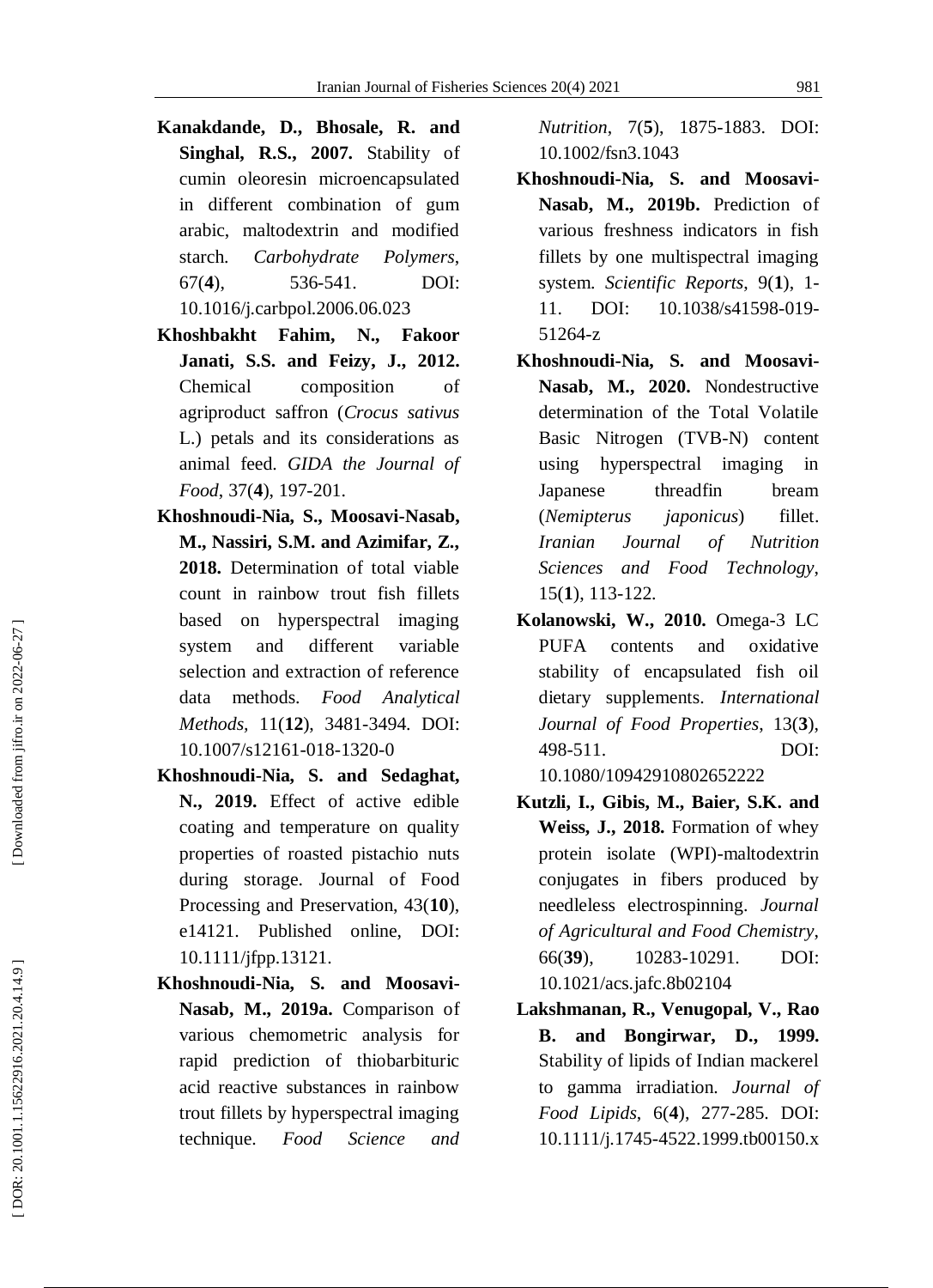- **Lee , F.Y., Htar , T.T. and Akowuah , G.A. 2015.** ATR-FTIR and spectrometric methods for the assay of crocin in commercial saffron spices (*Crocus savitus* L.). *International Journal of Food Properties*, 18( **8**), 1773 -1783. DOI: 10.1080/10942912.2014.923911
- **Lotfi , L., Kalbasi -Ashtari , A., Hamedi , M. and Ghorbani , F. , 2015.** Effects of sulfur water extraction on anthocyanins properties of tepals in flower of saffron (*Crocus sativus* L). *Journal of Food Science and Technology*,  $52(2)$ , **2**), 813 -821. DOI: 10.1007/s13197 -013 -1058 - z
- **Mahdavi , S.A., Jafari , S.M., Assadpour , E. and Ghorbani , M. , 2016.** Storage stability of encapsulated barberry's anthocyanin and its application in jelly formulation. *Journal of Food Engineering*, 181 , 59 -66. DOI: [10.1016/j.jfoodeng.2016.03.003](https://doi.org/10.1016/j.jfoodeng.2016.03.003)
- **Mahmoud , K.F., Ibrahim , M.A., Mervat , E.D., Shaaban , H.A., Kamil , M.M. and Hegazy , N.A. ,** 2016. Nano-encapsulation efficiency of lemon and orange peels extracts on cake shelf life. *American Journal of Food Technology*, 11( **3**), 63 -75. DOI: [10.3923/ajft.2016.63.75](http://dx.doi.org/10.3923/ajft.2016.63.75)
- **Mirzapour -Kouhdasht , A. and Moosavi -Nasab , M. , 2020.** Shelflife extension of whole shrimp using an active coating containing fish skin gelatin hydrolysates produced by a natural protease. *Food Science and Nutrition*, 8(1), **1**), 214 -223. DOI: 10.1002/fsn3.1293
- **Moghaddasi , M.S. , 2010.** Saffron chemicals and medicine usage. *Journal of Medicinal Plants Research*, 4( **6**), 427 -430.
- **Moosavi -Nasab , M., Shad , E., Ziaee , E., Yousefabad , S.H.A., Golmakani , M.T. and Azizinia , M. , 2016.** Biodegradable chitosan coating incorporated with black pepper essential oil for shelf life extension of common carp (*Cyprinus carpio*) during refrigerated storage. *Journal of Food Protection,* 79( **6**), 986 -993. DOI: 10.4315/0362-028X.JFP-15-246.
- **Moosavi -Nasab, M., Khoshnoudi - Nia, S., Azimifar, Z., & Kamyab, S. , 2021 .** Evaluation of the total volatile basic nitrogen (TVB -N) content in fish fillets using hyperspectral imaging coupled with deep learning neural network and meta -analysis. *Scientific*

*Reports*  $, \quad 11(1),$ 1 -11. DOI: 10.1038/s41598 -021 -84659 - y

- **Moratalla -López , N., Bagur , M.J., Lorenzo , C., Martínez -Navarro , M.E., Salinas , M.R. and Alonso G.L. 2019.** Bioactivity and bioavailability of the major metabolites of *Crocus sativus* L. Flower. *Molecules*, 24(**15**), 2827. Published online, DOI: 10.3390/molecules24152827.
- **Moser , P., De Souza , R.T. and Nicoletti Telis , V.R. , 2017.** Spray drying of grape juice from hybrid cv. BRS Violeta: microencapsulation of anthocyanins using protein/maltodextrin blends as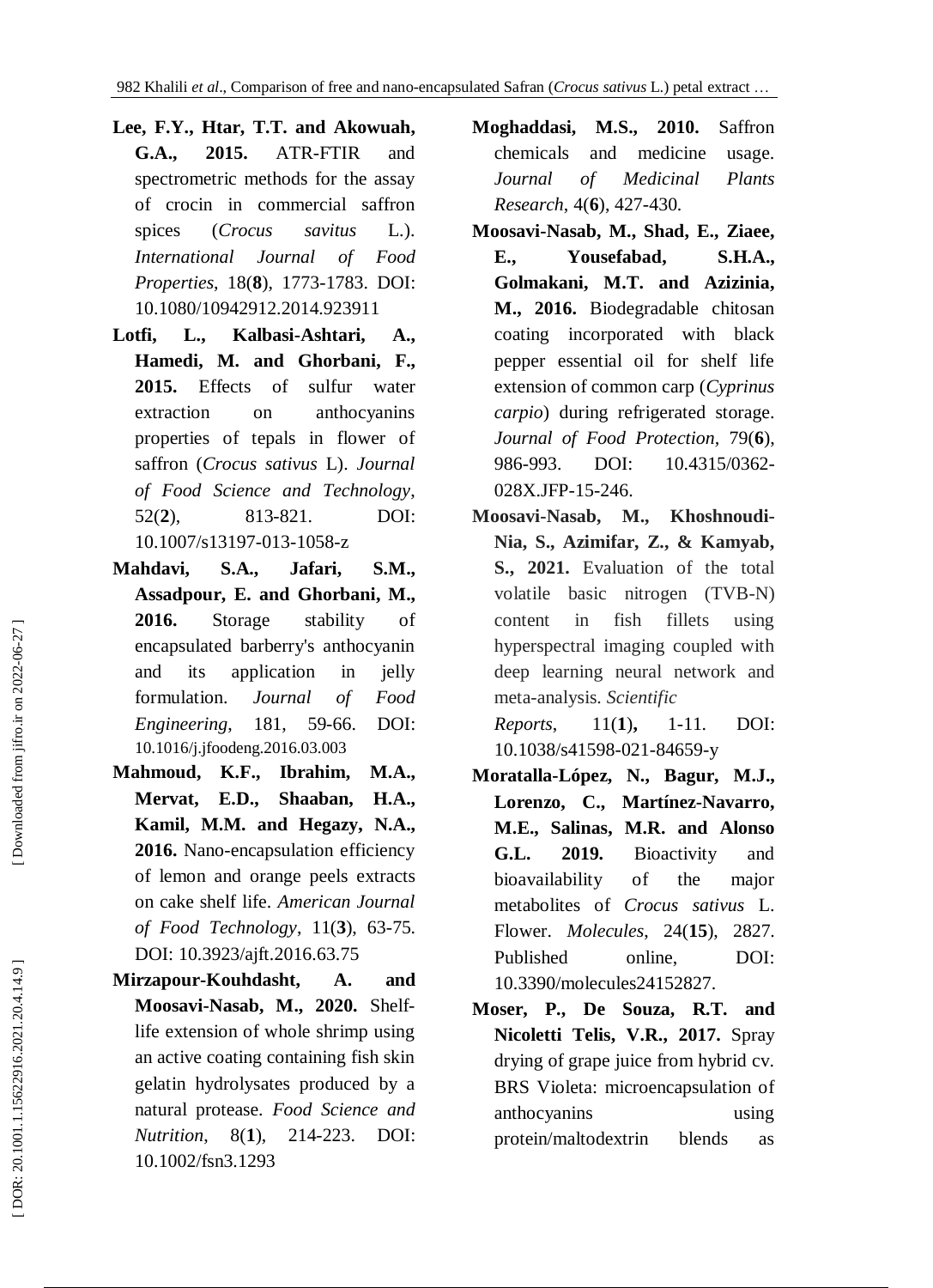drying aids. *Journal of Food Processing and Preservation*, 41( **1**), e12852. Published online, DOI: 10.1111/jfpp.12852.

- **Nanditha , B. and Prabhasankar , P. , 2008.** Antioxidants in bakery products: a review. *Critical Reviews in Food Science and Nutrition*, 49( **1**), 1 -27. DOI: [10.1080/10408390701764104](http://dx.doi.org/10.1080/10408390701764104)
- **Nayak C.A. and Rastogi N.K. , 2010.** Effect of selected additives on microencapsulation of anthocyanin by spray drying. *Drying Technology*, 28(**12**), 1396 1396-1404. DOI: [10.1080/07373937.2010.482705](https://doi.org/10.1080/07373937.2010.482705)
- **Norkaew , O., Thitisut , P., Mahatheeranont , S., Pawin, B., Sookwong , P., Yodpitak , S. and Lungkaphin , A. , 2019.** Effect of wall materials on some physicochemical properties and release characteristics of encapsulated black rice anthocyanin microcapsules. *Food Chemistry*, 294 , 493 -502. DOI: [10.1016/j.foodchem.2019.05.086](https://doi.org/10.1016/j.foodchem.2019.05.086)
- **Ozogul , Y., Yuvka , I., Ucar , Y., Durmus , M., Kosker , A.R. and Fatih Ozogul , M. , 2017.** Evaluation of effects of nanoemulsion based on herb essential oils (rosemary, laurel, thyme and sage) on sensory, chemical and icrobiological quality of rainbow trout (*Ongorhynchus*  mykiss) fillets during ice storage. *LWT- Food Science and Technology*, 75 , 677 -684. DOI: [10.1016/j.lwt.2016.10.009](https://doi.org/10.1016/j.lwt.2016.10.009)
- **Pieczykolan , E. and Kurek , M.A. , 2019.** Use of guar gum, gum arabic, pectin, beta -glucan and inulin for microencapsulation of anthocyanins from chokeberry. *International Journal of Biological Macromolecules*, 129 , 665 -671. DOI :10.1016/j.ijbiomac.2019.02.073
- **Pons -Sanchez -Cascado , S., Veciana - Nogués , M., Bover -Cid , S., Marine -Font , A. and Vidal -Carou , M. , 2005.** Volatile and biogenic amines, microbiological counts, and bacterial amino acid decarboxylase activity throughout the salt -ripening process of anchovies (*Engraulis encrasicholus*). *Journal of Food Protection*, 68( **8**), 1683 -1689. DOI: [10.4315/0362](https://doi.org/10.4315/0362-028x-68.8.1683) -028x -68.8.1683
- **Ramos , O.L., Pereira , R.N., Simões , L.S., Madalena , D.A., Rodrigues , R.M., Teixeira , J.A. and Vicente , A.A., 2019.** Biopolymer nanostructures for food encapsulation purposes. In Jafari S.M. ed. *Nanoencapsulation in the Food Industry Series* , Academic Press, 69-100, Cambridge, Massachusetts, USA.
- **Ratanapoompinyo , J., Nguyen , L.T., Devkota , L. and Shrestha , P. , 2017.** The effects of selected metal ions on the stability of red cabbage anthocyanins and total phenolic compounds subjected to encapsulation process. *Journal of Food Processing and Preservation*,  $41(6)$ , **6**), e13234. DOI: 10.1111/jfpp.13234.

DOR: 20.1001.1.15622916.2021.20.4.14.9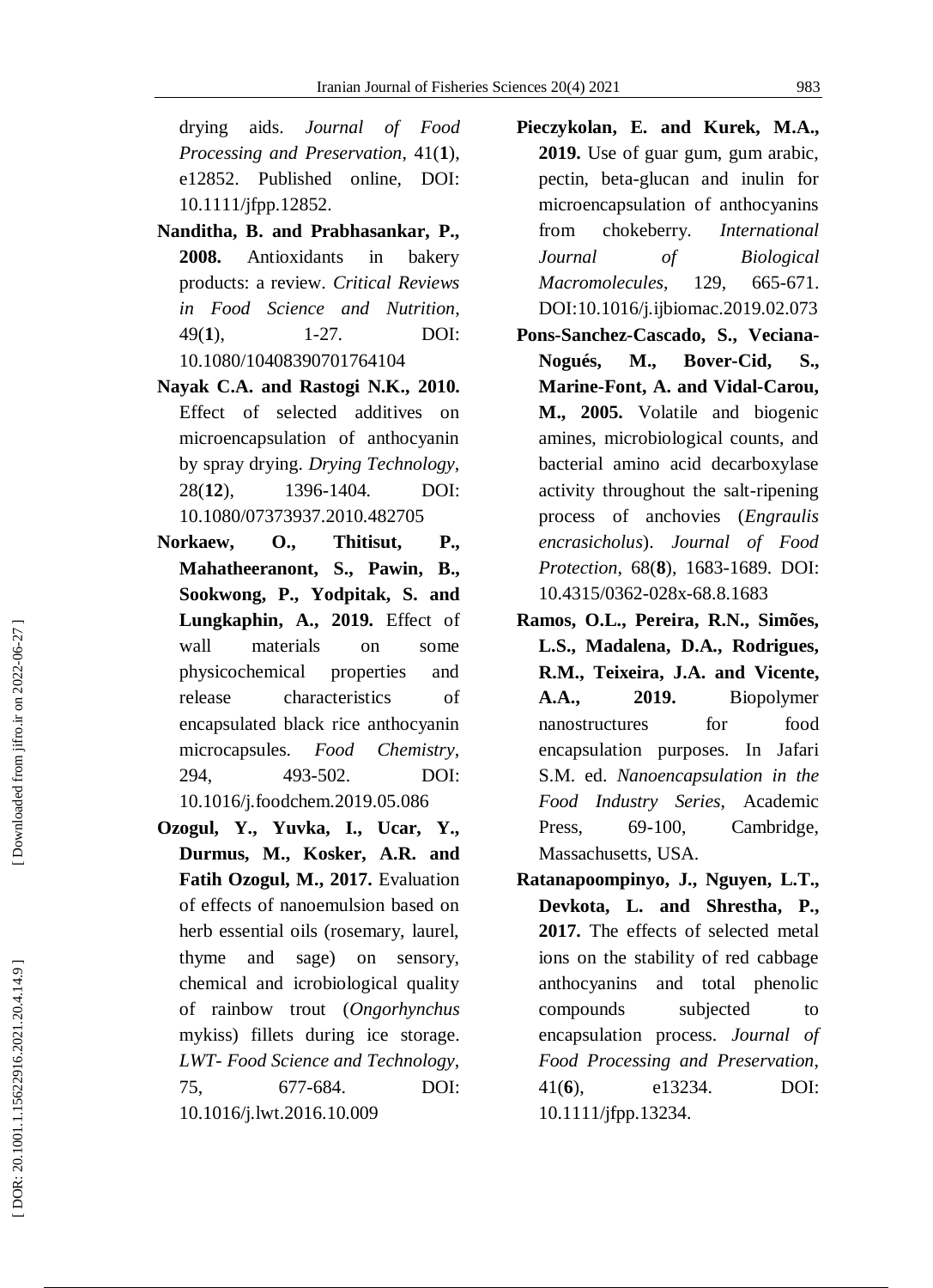- **Sadighara , P., Barin , A., Jahe d , G. and Farjadmand , F. , 2013.** Assessment of antioxidant capacity and anti -inflammatory of alcoholic extraction of chamomile, morus, marshmallow, borage and rosemary. *Journal of Knowledge and Health*, 8( **1**), 31 -34 in Persian.
- **Saloko , S., Darmadji , P., Setiaji , B. and Pranoto , Y. , 2014.** Antioxidative and antimicrobial activities of liquid smoke nanocapsules using chitosan and maltodextrin and its application on tuna fish preservation. *Food Bioscience*, 7 , 71 -79. DOI: [10.1016/j.fbio.2014.05.008](https://doi.org/10.1016/j.fbio.2014.05.008)
- **Šaponjac , V.T., Ćetković , G., Ĉanadanović -Brunet , J., Djilas , S., Pajin , B., Petrović , J., Stajĉić , S. and Vulić , J. , 2017.** Encapsulation of sour cherry pomace extract by freeze drying: characterization and storage stability. *Acta Chimica Slovenica*, 64( **2**), 283 -289. DOI: [10.17344/acsi.2016.2789](http://dx.doi.org/10.17344/acsi.2016.2789)
- **Savvaidis , I.N., Skandamis , P., Riganakos , K.A., Panagiotakis , N. and Kontominas , M.G. 2002.** Control of natural microbial flora and *Listeria* monocytogenes vacuum -packaged trout at 4 and 10 °C using irradiation. *Journal of Food Protection*, 65( **3**), 515 -522. DOI: 10.4315/0362 -028x -65.3.515.
- **Sharif, N., Khoshnoudi -Nia , S. and Jafari , S.M., 2020.** Nano/microencapsulation of anthocyanins; a systematic review and meta -analysis. *Food Research*
- *International*, 132 , 109077. Published online, DOI: 10.1016/j.foodres.2020.109077.
- **Sun , Q., Faustman , C., Senecal , A., Wilkinson , A. and Furr , H., 2001.** Aldehyde reactivity with 2  $2$ thiobarbituric acid and TBARS in freeze -dried beef during accelerated storage. *Meat Science*, 57( **1**), 55 -60. [DOI: 10.1016/S0309](https://doi.org/10.1016/S0309-1740\(00\)00076-0)-[1740\(00\)00076](https://doi.org/10.1016/S0309-1740\(00\)00076-0) - 0
- **Suravanichnirachorn , W.,**
- **Haruthaithanasan , V., Suwonsichon Sukatta**, **, U., Maneeboon , T. and Chantrapornchai , W., 2018.** Effect of carrier type and concentration on the properties, anthocyanins and antioxidant activity of freeze -dried mao (*Antidesma bunius* (L.) Spreng) powders. *Agriculture and Natural Resources*, 52( **4**), 354 -360. [DOI:](https://doi.org/10.1016/j.anres.2018.09.011)  [10.1016/j.anres.2018.09.011](https://doi.org/10.1016/j.anres.2018.09.011)
- **Tokur , B., Korkmaz , K. and Ayas, D., 2006.** Comparison of two thiobarbituric acid (TBA) method for monitoring lipid oxidation in fish. *Su Ürünleri Dergisi*, 23( **3**), 331 -334.
- **Vaquero , M.R., Alberto , M.R. and de Nadra , M.M., 2007.** Antibacterial effect of phenolic compounds from different wines. *Food Control*, 18( **2**), 93 -101. DOI: [10.1016/j.foodcont.2005.08.010](https://doi.org/10.1016/j.foodcont.2005.08.010)
- **Wali , A.F., Alchamat , H.A.A., Hariri , H.K., Hariri , B.K., Menezes , G.A., Zehra , U., Rehman , M.U. and Ahmad , P., 2020.** Antioxidant, antimicrobial, antidiabetic and cytotoxic activity of *Crocus sativus*